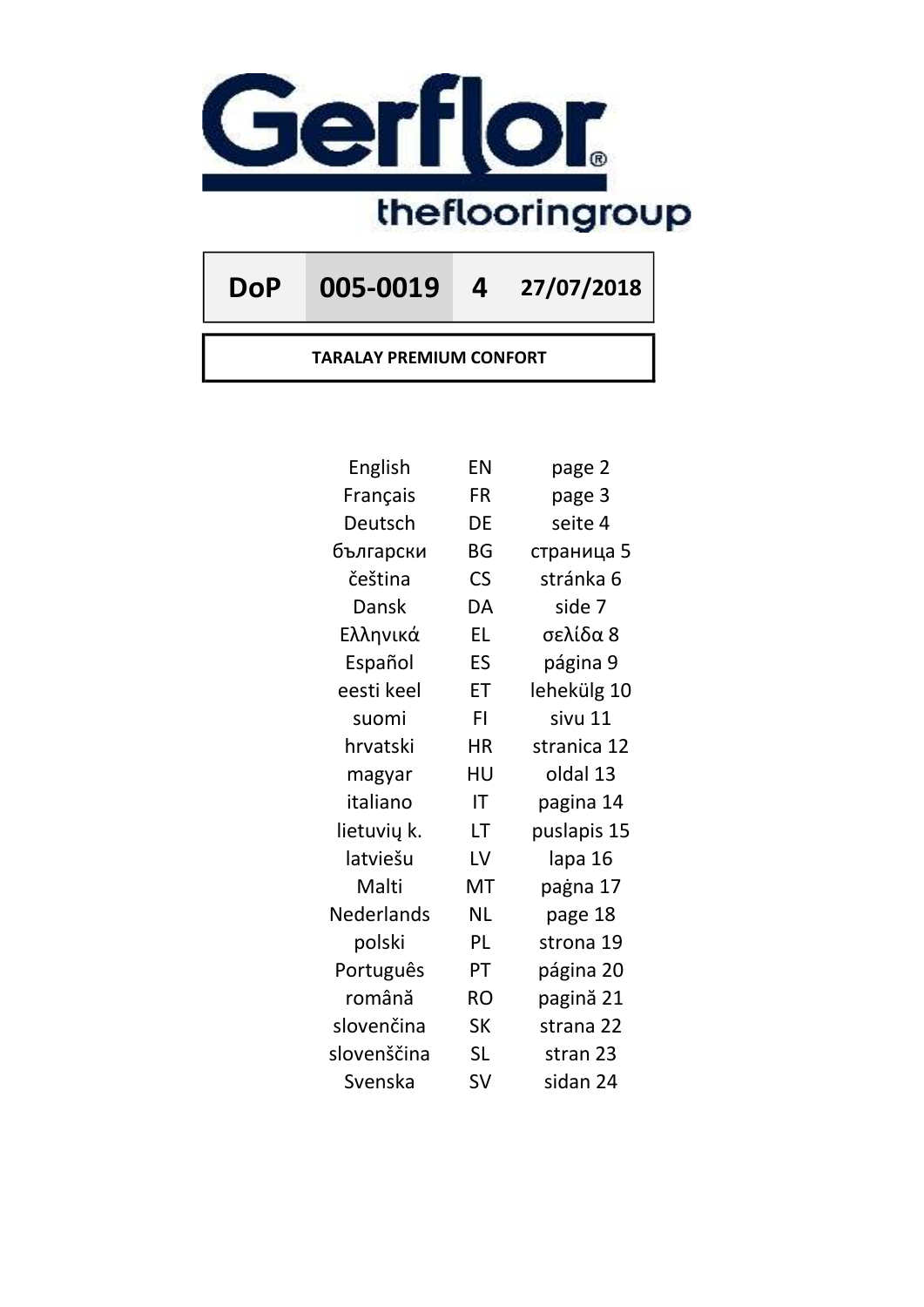

CE

| <b>DECLARATION OF PERFORMANCE</b>                                               |                                   |   |                     |    |                                          |  |  |
|---------------------------------------------------------------------------------|-----------------------------------|---|---------------------|----|------------------------------------------|--|--|
| <b>No</b>                                                                       | 005-0019                          | 4 | 27/07/2018          | EN |                                          |  |  |
| 1. Unique identification code of the product-type:                              |                                   |   |                     |    |                                          |  |  |
| <b>TARALAY PREMIUM CONFORT</b>                                                  |                                   |   |                     |    |                                          |  |  |
| H607-H609-HB03-HB04-HB05-HB06-HB40-HB41-HB77-HB78-HB79-HB84-HD09-HD10-HD11-HD12 |                                   |   |                     |    |                                          |  |  |
| 2. Intended use/es:                                                             |                                   |   |                     |    |                                          |  |  |
| Floor covering for internal use                                                 |                                   |   |                     |    |                                          |  |  |
| 3. Manufacturer:                                                                |                                   |   |                     |    |                                          |  |  |
| GERFLOR - 50 Cours de la République - 69627 Villeurbanne Cedex - France         |                                   |   |                     |    |                                          |  |  |
| 4. System/s of AVCP:                                                            |                                   |   |                     |    |                                          |  |  |
|                                                                                 |                                   |   |                     |    |                                          |  |  |
| System $3 \rightarrow$ characteristics A and C                                  |                                   |   |                     |    |                                          |  |  |
| System 4 $\rightarrow$ other characteristics                                    |                                   |   |                     |    |                                          |  |  |
| 5. Harmonised standard:                                                         |                                   |   |                     |    |                                          |  |  |
| EN 14041 : 2004                                                                 |                                   |   |                     |    |                                          |  |  |
| Notified body/ies:                                                              |                                   |   |                     |    |                                          |  |  |
| 2401 - CRET<br>$\prime$                                                         | performed and issued test reports |   | characteristic A:   |    | 2018/117<br>$\prime$                     |  |  |
| 6. Declared performance/s:                                                      |                                   |   |                     |    |                                          |  |  |
| <b>Essential characteristics</b>                                                |                                   |   | <b>Performances</b> |    | Harmonised<br>technical<br>specification |  |  |
| A - Reaction to fire                                                            | Cfl s1 - LCS                      |   | $\prime$            |    |                                          |  |  |
| <b>B</b> - Content of PCP                                                       |                                   |   | <b>NPD</b>          |    |                                          |  |  |
| C - Emissions of formaldehyde (HCHO)                                            |                                   |   | E1                  |    |                                          |  |  |
| D - Water tightness                                                             |                                   |   | <b>NPD</b>          |    | EN 14041: 2004                           |  |  |
| E - Slip resistance                                                             |                                   |   | <b>DS</b>           |    |                                          |  |  |

Signed for and on behalf of the manufacturer by :

identified above.

F - Electrical behaviour

G - Thermal conductivity **CONTENT CONSUMING** CONTROLLER CONTROLLER CONTROLLER CONTROLLER CONTROLLER CONTROLLER CONTROLLER CONTROLLER CONTROLLER CONTROLLER CONTROLLER CONTROLLER CONTROLLER CONTROLLER CONTROLLER CONTROLLER C

The performance of the product above is in conformity with the set of declared performance/s. This declaration of performance is issued, in accordance with the regulation (UE) No.305/2011, under the sole responsibility of the manufacturer

<2 kV

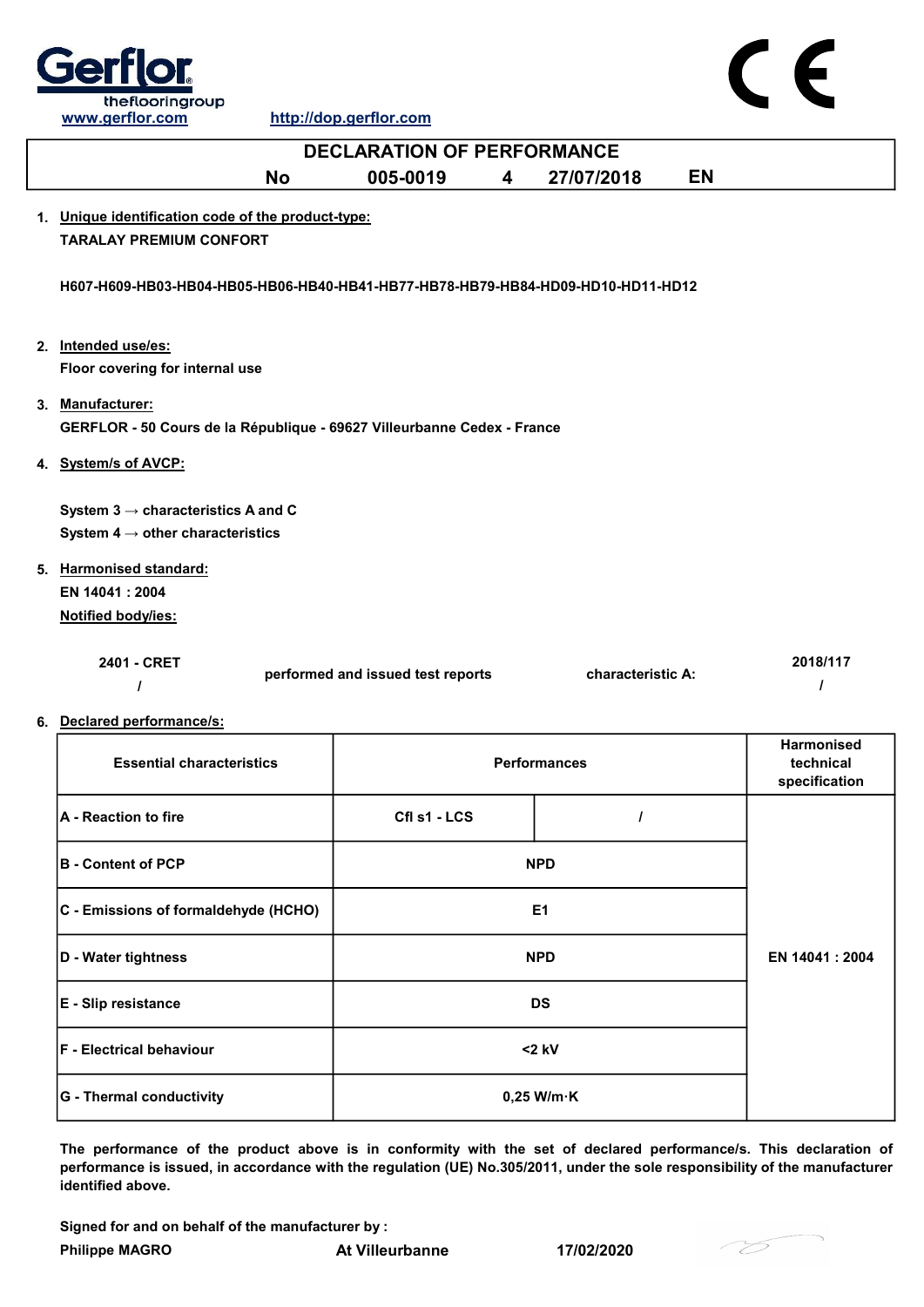



| <b>DECLARATION DES PERFORMANCES</b>                                                      |                                          |   |                     |           |                                                    |  |
|------------------------------------------------------------------------------------------|------------------------------------------|---|---------------------|-----------|----------------------------------------------------|--|
| <b>No</b>                                                                                | 005-0019                                 | 4 | 27/07/2018          | <b>FR</b> |                                                    |  |
| 1. Code d'identification unique du produit type:<br><b>TARALAY PREMIUM CONFORT</b>       |                                          |   |                     |           |                                                    |  |
| H607-H609-HB03-HB04-HB05-HB06-HB40-HB41-HB77-HB78-HB79-HB84-HD09-HD10-HD11-HD12          |                                          |   |                     |           |                                                    |  |
| 2. Usage(s) prévu(s):<br>Revêtement de sol pour usage interne                            |                                          |   |                     |           |                                                    |  |
| 3. Fabricant:<br>GERFLOR - 50 Cours de la République - 69627 Villeurbanne Cedex - France |                                          |   |                     |           |                                                    |  |
| 4. Système(s) d'évaluation et de vérification de la constance des performances:          |                                          |   |                     |           |                                                    |  |
| Système 3 → caractéristiques A et C<br>Système 4 $\rightarrow$ autres caractéristiques   |                                          |   |                     |           |                                                    |  |
| 5. Norme harmonisée:                                                                     |                                          |   |                     |           |                                                    |  |
| EN 14041 : 2004                                                                          |                                          |   |                     |           |                                                    |  |
| Organisme(s) notifié(s):                                                                 |                                          |   |                     |           |                                                    |  |
| 2401 - CRET<br>$\prime$                                                                  | a réalisé et délivré le rapport d'essais |   | caractéristique A:  |           | 2018/117<br>I                                      |  |
| 6. Performance(s) déclarée(s):                                                           |                                          |   |                     |           |                                                    |  |
| Caractéristiques essentielles                                                            |                                          |   | <b>Performances</b> |           | <b>Spécifications</b><br>techniques<br>harmonisées |  |
| A - Réaction au feu                                                                      | Cfl s1 - LCS                             |   | I                   |           |                                                    |  |
| <b>B</b> - Teneur en PCP                                                                 |                                          |   | <b>NPD</b>          |           |                                                    |  |
| C - Émissions de formaldéhyde (HCHO)                                                     |                                          |   | E <sub>1</sub>      |           |                                                    |  |
| D - Étanchéité à l'eau                                                                   |                                          |   | <b>NPD</b>          |           | EN 14041: 2004                                     |  |
| E - Résistance au glissement                                                             |                                          |   | <b>DS</b>           |           |                                                    |  |
| F - Comportement électrique                                                              |                                          |   | $<$ 2 kV            |           |                                                    |  |

Les performances du produit identifié ci-dessus sont conformes aux performances déclarées. Conformément au règlement (UE) no 305/2011, la présente déclaration des performances est établie sous la seule responsabilité du fabricant mentionné ci-dessus.

Signé pour le fabricant et en son nom par:

Philippe MAGRO **A Villeurbanne** 17/02/2020

G - Conductivité thermique  $0,25$  W/m·K

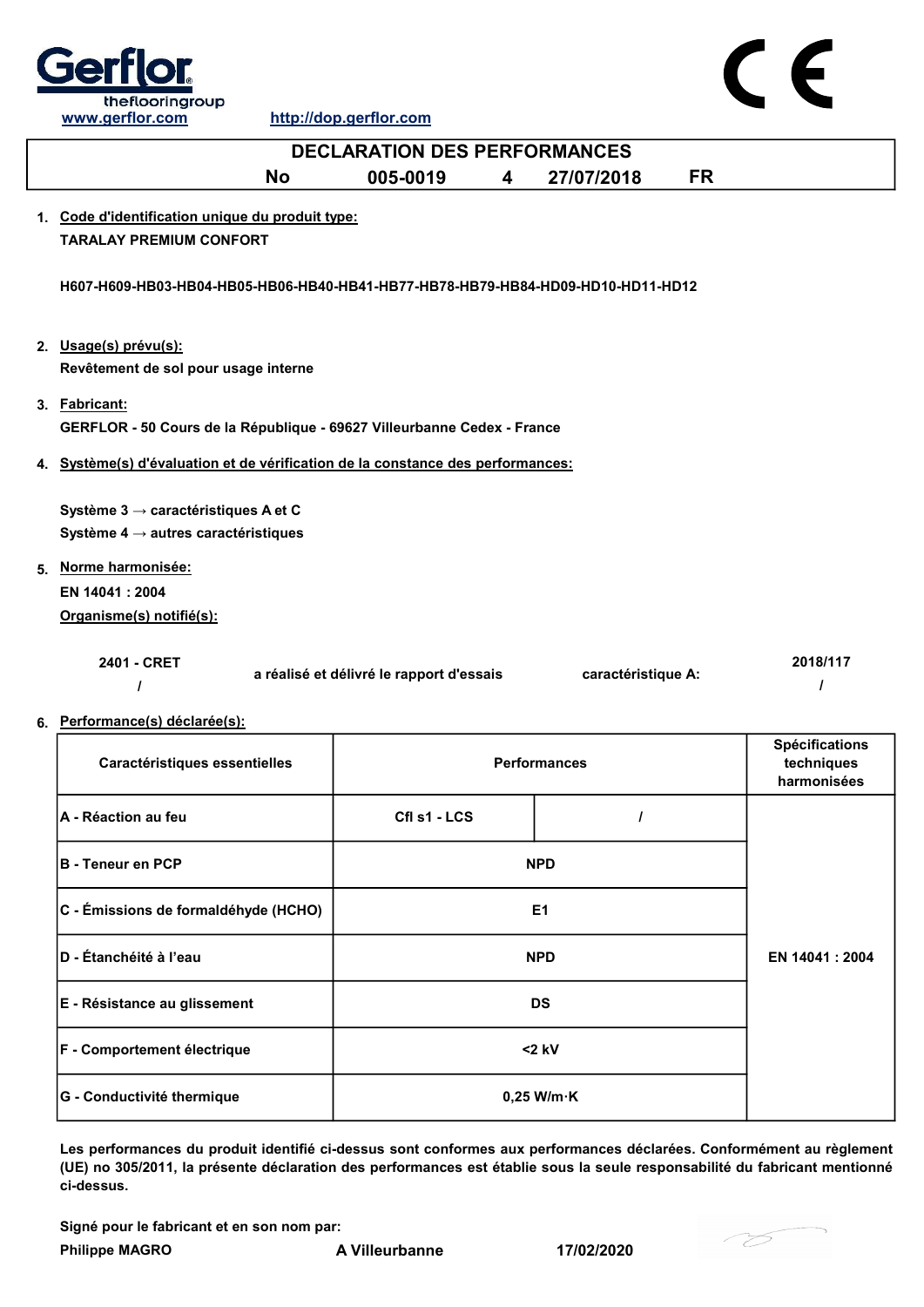

|    | www.gcmon.com                                                                                                                                                 |                                 |                       |    |                                                     |  |  |  |
|----|---------------------------------------------------------------------------------------------------------------------------------------------------------------|---------------------------------|-----------------------|----|-----------------------------------------------------|--|--|--|
|    |                                                                                                                                                               | <b>LEISTUNGSERKLÄRUNG</b>       |                       |    |                                                     |  |  |  |
|    | <b>No</b>                                                                                                                                                     | 005-0019<br>4                   | 27/07/2018            | DE |                                                     |  |  |  |
|    | 1. Eindeutiger Kenncode des Produkttyps:<br><b>TARALAY PREMIUM CONFORT</b><br>H607-H609-HB03-HB04-HB05-HB06-HB40-HB41-HB77-HB78-HB79-HB84-HD09-HD10-HD11-HD12 |                                 |                       |    |                                                     |  |  |  |
|    | 2. Verwendungszweck(e):<br>Bodenbeläge für Innenanwendung                                                                                                     |                                 |                       |    |                                                     |  |  |  |
|    | 3. Hersteller:<br>GERFLOR - 50 Cours de la République - 69627 Villeurbanne Cedex - France                                                                     |                                 |                       |    |                                                     |  |  |  |
|    | 4. System(e) zur Bewertung und Überprüfung der Leistungsbeständigkeit:                                                                                        |                                 |                       |    |                                                     |  |  |  |
|    | System $3 \rightarrow$ Wesentliche A und C<br>System 4 $\rightarrow$ Andere wesentliche<br>5. Harmonisierte Norm:<br>EN 14041: 2004                           |                                 |                       |    |                                                     |  |  |  |
|    | <b>Notifizierte Stelle(n):</b>                                                                                                                                |                                 |                       |    |                                                     |  |  |  |
|    | 2401 - CRET                                                                                                                                                   | hat vorgenommen die Prüfbericht | <b>Wesentliche A:</b> |    | 2018/117<br>I                                       |  |  |  |
| 6. | Erklärte Leistung(en):                                                                                                                                        |                                 |                       |    |                                                     |  |  |  |
|    | <b>Wesentliche Merkmale</b>                                                                                                                                   |                                 | Leistung              |    | Harmonisierte<br>technische<br><b>Spezifikation</b> |  |  |  |
|    | A - Brandverhalten                                                                                                                                            | Cfl s1 - LCS                    | L                     |    |                                                     |  |  |  |
|    | <b>B</b> - Gehalt an PCP                                                                                                                                      |                                 | <b>NPD</b>            |    |                                                     |  |  |  |
|    | C - Formaldehydemissionen (HCHO)                                                                                                                              |                                 | E1                    |    |                                                     |  |  |  |
|    | D - Wasserdichtigkeit                                                                                                                                         |                                 | <b>NPD</b>            |    | EN 14041 : 2004                                     |  |  |  |
|    | E - Gleitwiderstand                                                                                                                                           |                                 | <b>DS</b>             |    |                                                     |  |  |  |

Die Leistung des vorstehenden Produkts entspricht der erklärten Leistung/den erklärten Leistungen. Für die Erstellung der Leistungserklärung im Einklang mit der Verordnung (EU) Nr. 305/2011 ist allein der obengenannte Hersteller verantwortlich.

Philippe MAGRO in Villeurbanne 17/02/2020 Unterzeichnet für den Hersteller und im Namen des Herstellers von:

F - Elektrisches Verhalten and Elektrisches Verhalten and Elektrisches Verhalten and Elektrisches V

G - Wärmeleitfähigkeit auch auch der Boltzeit auch der Boltzeit auch der Boltzeit auch der Boltzeit auch der Boltzeit auch der Boltzeit auch der Boltzeit auch der Boltzeit auch der Boltzeit auch der Boltzeit auch der Boltz



C E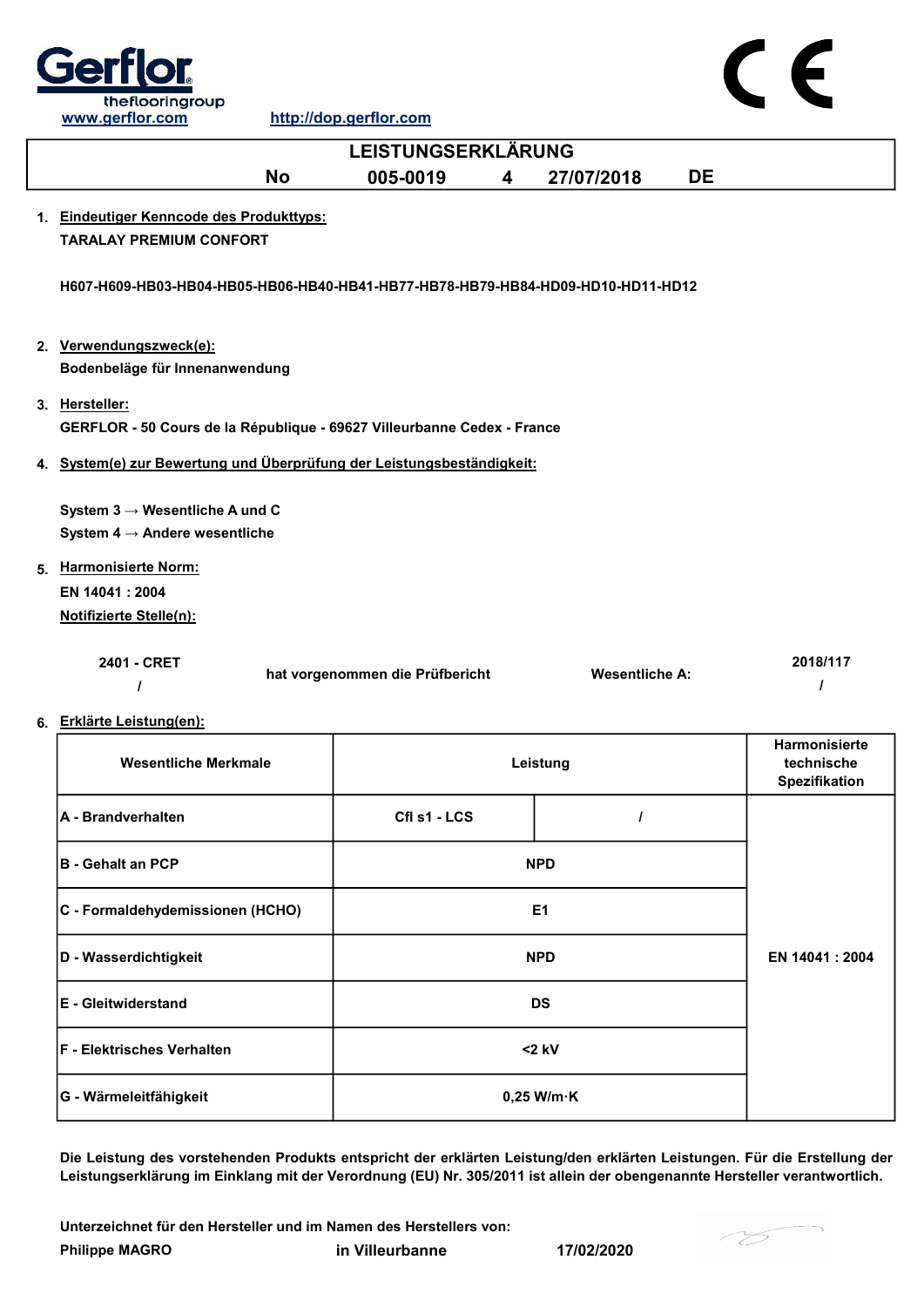



| ДЕКЛАРАЦИЯ ЗА ЕКСПЛОАТАЦИОННИ ПОКАЗАТЕЛИ                                                              |                                             |                |                                 |           |                                             |  |  |  |
|-------------------------------------------------------------------------------------------------------|---------------------------------------------|----------------|---------------------------------|-----------|---------------------------------------------|--|--|--|
| <b>No</b>                                                                                             | 005-0019<br>$\overline{\mathbf{4}}$         |                | 27/07/2018                      | <b>BG</b> |                                             |  |  |  |
| 1. Уникален идентификационен код на типа продукт:<br><b>TARALAY PREMIUM CONFORT</b>                   |                                             |                |                                 |           |                                             |  |  |  |
| H607-H609-HB03-HB04-HB05-HB06-HB40-HB41-HB77-HB78-HB79-HB84-HD09-HD10-HD11-HD12                       |                                             |                |                                 |           |                                             |  |  |  |
| 2. Предвидена употреба/употреби:<br>Подови покрития за използване на закрито                          |                                             |                |                                 |           |                                             |  |  |  |
| 3. Производител:<br>GERFLOR - 50 Cours de la République - 69627 Villeurbanne Cedex - France           |                                             |                |                                 |           |                                             |  |  |  |
| 4. Система/системи за оценяване и проверка на постоянството на експлоатационните показатели:          |                                             |                |                                 |           |                                             |  |  |  |
| Система 3 $\rightarrow$ съществени характеристики А и С<br>Система 4 → друг съществени характеристики |                                             |                |                                 |           |                                             |  |  |  |
| 5. Хармонизиран стандарт:<br>EN 14041 : 2004<br>Нотифициран орган/органи:                             |                                             |                |                                 |           |                                             |  |  |  |
| 2401 - CRET<br>$\prime$<br>6. Декларирани експлоатационни показатели:                                 | извърши и издаде протоколи от<br>изпитвания |                | съществени характеристики<br>А: |           | 2018/117                                    |  |  |  |
| Съществени характеристики                                                                             |                                             |                | Експлоатационни показатели      |           | Хармонизирана<br>техническа<br>спецификация |  |  |  |
| А - Реакция на огън                                                                                   | CfI s1 - LCS                                |                |                                 |           |                                             |  |  |  |
| В - Съдържание на пентахлорофенол                                                                     |                                             | <b>NPD</b>     |                                 |           |                                             |  |  |  |
| С - Емисии на формалдехид                                                                             |                                             | E <sub>1</sub> |                                 |           |                                             |  |  |  |
| <b>NPD</b><br>EN 14041 : 2004<br><b>D</b> - Водонепроницаемост                                        |                                             |                |                                 |           |                                             |  |  |  |
| Е - Устойчивост на приплъзване                                                                        |                                             | <b>DS</b>      |                                 |           |                                             |  |  |  |
| <b>F</b> - Електрическо поведение                                                                     |                                             | $<$ 2 kV       |                                 |           |                                             |  |  |  |
|                                                                                                       |                                             |                |                                 |           |                                             |  |  |  |

Експлоатационните показатели на продукта, посочени по-горе, са в съответствие с декларираните експлоатационни показатели. Настоящата декларация за експлоатационни показатели се издава в съответствие с Регламент (ЕС) № 305/2011, като отговорността за нея се носи изцяло от посочения по-горе производител.

Подписано за и от името на производителя от:

G - Топлопроводимост 0,25 W/m·K

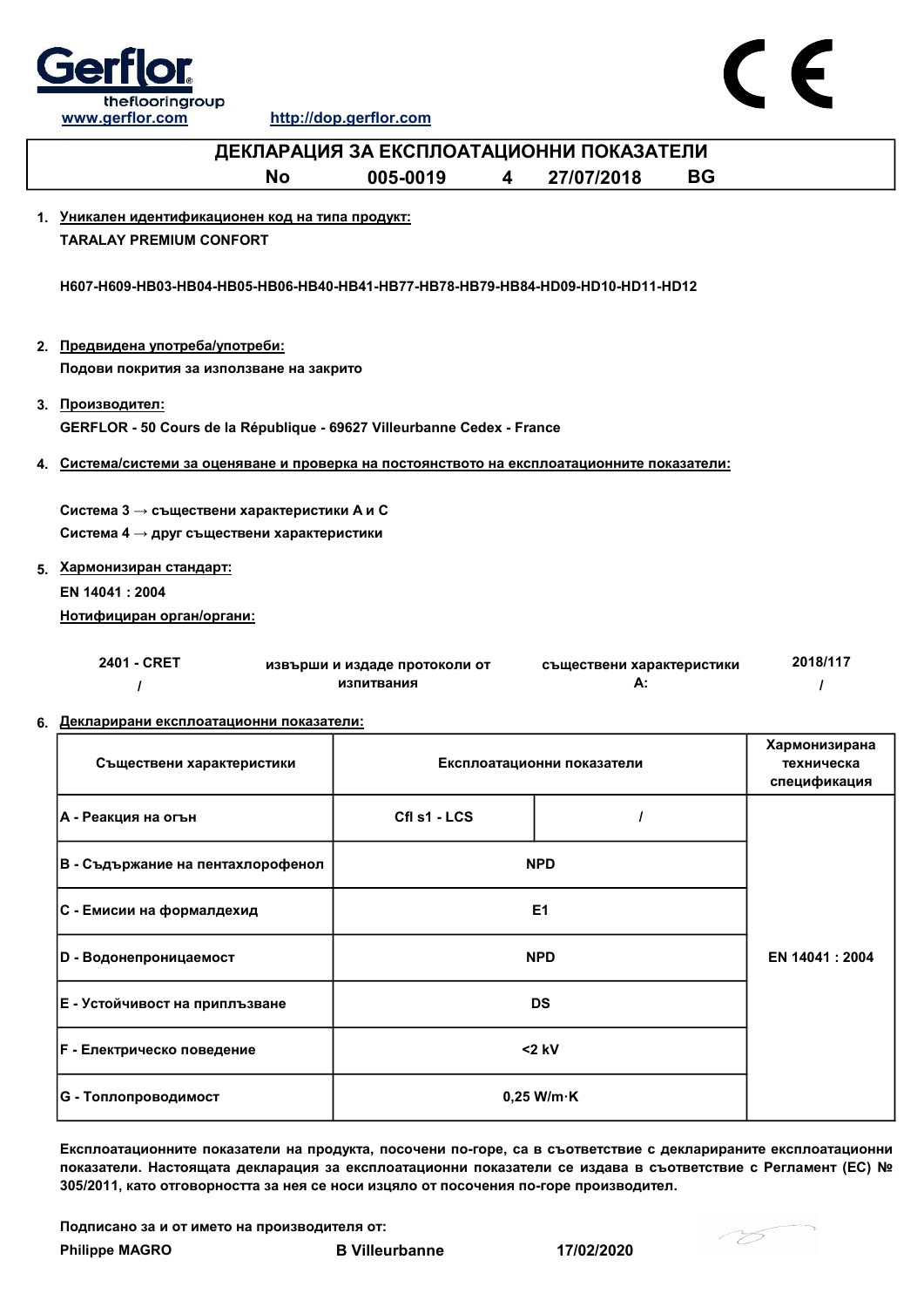

|    | <b>PROHLÁŠENÍ O VLASTNOSTECH</b>                                                       |                                    |   |                    |                          |                                                  |  |
|----|----------------------------------------------------------------------------------------|------------------------------------|---|--------------------|--------------------------|--------------------------------------------------|--|
|    | <b>No</b>                                                                              | 005-0019                           | 4 | 27/07/2018         | $\mathsf{CS}\phantom{0}$ |                                                  |  |
|    | 1. Jedinečný identifikační kód typu výrobku:<br><b>TARALAY PREMIUM CONFORT</b>         |                                    |   |                    |                          |                                                  |  |
|    | H607-H609-HB03-HB04-HB05-HB06-HB40-HB41-HB77-HB78-HB79-HB84-HD09-HD10-HD11-HD12        |                                    |   |                    |                          |                                                  |  |
|    | 2. Zamýšlené/zamýšlená použití:<br>Podlahova krytina pro použití v interiéru           |                                    |   |                    |                          |                                                  |  |
|    | 3. Výrobce:<br>GERFLOR - 50 Cours de la République - 69627 Villeurbanne Cedex - France |                                    |   |                    |                          |                                                  |  |
|    | 4. Systém/systémy POSV:                                                                |                                    |   |                    |                          |                                                  |  |
|    | Systém 3 → charakteristiky A a C                                                       |                                    |   |                    |                          |                                                  |  |
|    | Systém 4 $\rightarrow$ ostatni charakteristiky                                         |                                    |   |                    |                          |                                                  |  |
|    | 5. Harmonizovaná norma:                                                                |                                    |   |                    |                          |                                                  |  |
|    | EN 14041 : 2004                                                                        |                                    |   |                    |                          |                                                  |  |
|    | Oznámený subjekt/oznámené subjekty:                                                    |                                    |   |                    |                          |                                                  |  |
|    |                                                                                        |                                    |   |                    |                          |                                                  |  |
|    | 2401 - CRET                                                                            | provedl a vydal zkušební protokoly |   | charakteristiky A: |                          | 2018/117                                         |  |
| 6. | Deklarovaná vlastnosť/Deklarované vlastnosti:                                          |                                    |   |                    |                          |                                                  |  |
|    | Základní charakteristiky                                                               |                                    |   | <b>Vlastnost</b>   |                          | Harmonizované<br>technické<br>$\sim$ 1.000 $\pm$ |  |

| Základní charakteristiky               | <b>Vlastnost</b>     | technické<br>specifikace |  |
|----------------------------------------|----------------------|--------------------------|--|
| A - Reakce na oheň                     | CfI s1 - LCS         |                          |  |
| B - Obsah pentachlorfenolu (PCP)       | <b>NPD</b>           |                          |  |
| C - Emise formaldehydu                 | E1                   |                          |  |
| D - Vodotěsnost                        | <b>NPD</b>           | EN 14041 : 2004          |  |
| E - Odolnost proti skluzu              | <b>DS</b>            |                          |  |
| <b>IF - Elektrostatické vlastnosti</b> | $<$ 2 kV             |                          |  |
| G - Tepelnou vodivost                  | $0,25$ W/m $\cdot$ K |                          |  |

Vlastnosti výše uvedeného výrobku jsou ve shodě se souborem deklarovaných vlastností. Toto prohlášení o vlastnostech se v souladu s nařízením (EU) č. 305/2011 vydává na výhradní odpovědnost výrobce uvedeného výše.

Philippe MAGRO V Villeurbanne 17/02/2020 Podepsáno za výrobce a jeho jménem:

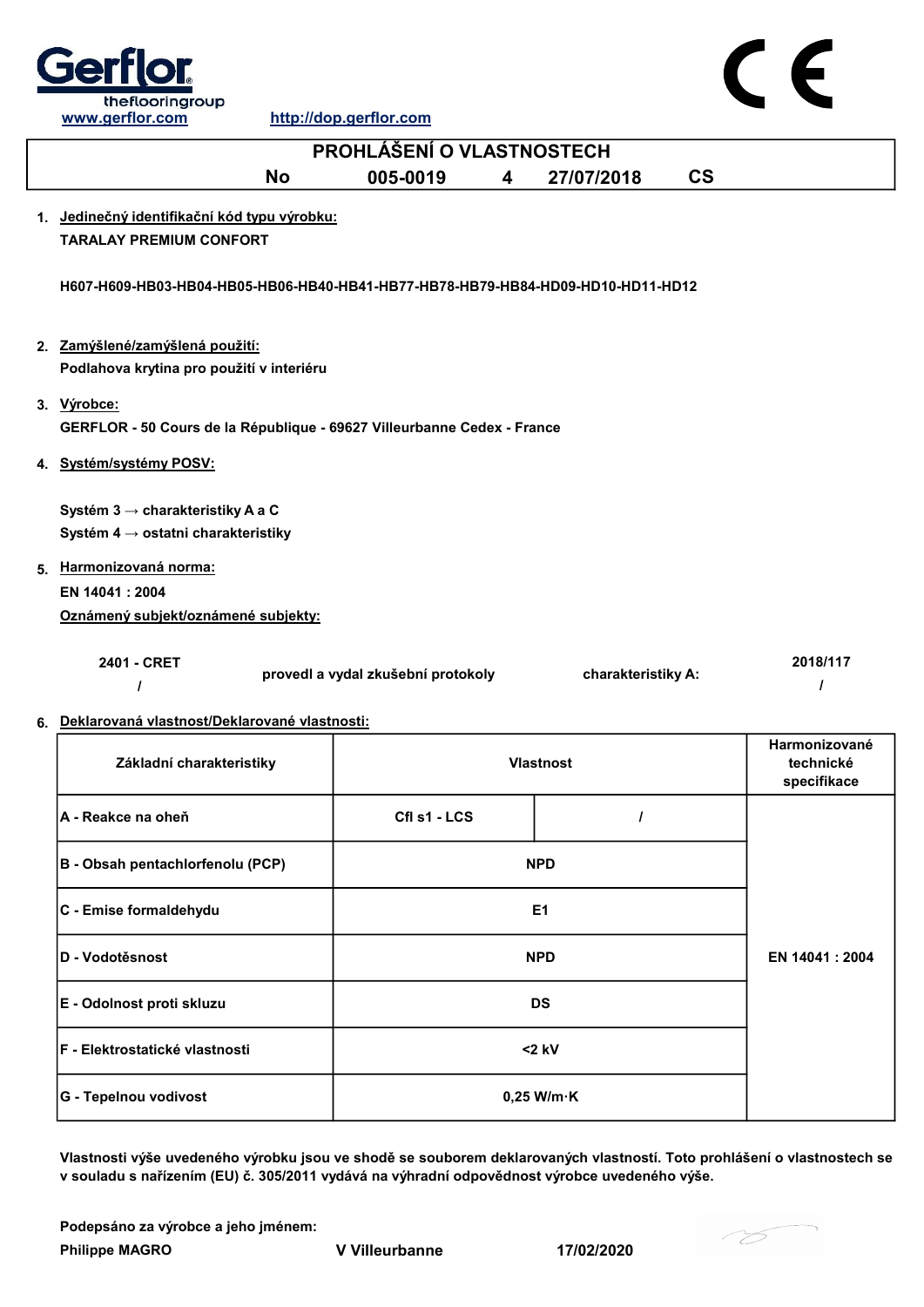

|    | <u>www.gornor.com</u>                                                                    | <u>IIIIDO HODIYOHIDI IDO III</u>       |   |               |           |                                              |
|----|------------------------------------------------------------------------------------------|----------------------------------------|---|---------------|-----------|----------------------------------------------|
|    |                                                                                          | <b>YDEEVNEDEKLARATION</b>              |   |               |           |                                              |
|    | <b>No</b>                                                                                | 005-0019                               | 4 | 27/07/2018    | <b>DA</b> |                                              |
|    | 1. Varetypens unikke identifikationskode:<br><b>TARALAY PREMIUM CONFORT</b>              |                                        |   |               |           |                                              |
|    | H607-H609-HB03-HB04-HB05-HB06-HB40-HB41-HB77-HB78-HB79-HB84-HD09-HD10-HD11-HD12          |                                        |   |               |           |                                              |
|    | 2. Tilsigtet anvendelse:<br>Gulvbelægning beregnet til indvendig brug                    |                                        |   |               |           |                                              |
|    | 3. Fabrikant:<br>GERFLOR - 50 Cours de la République - 69627 Villeurbanne Cedex - France |                                        |   |               |           |                                              |
|    | 4. System eller systemer til vurdering og kontrol af konstansen af ydeevnen:             |                                        |   |               |           |                                              |
|    | Systemet 3 → egenskaber A og C                                                           |                                        |   |               |           |                                              |
|    | Systemet 4 $\rightarrow$ anden egenskaber                                                |                                        |   |               |           |                                              |
|    | 5. Harmoniseret standard:                                                                |                                        |   |               |           |                                              |
|    | EN 14041 : 2004                                                                          |                                        |   |               |           |                                              |
|    | Notificeret organ/notificerede organer:                                                  |                                        |   |               |           |                                              |
|    | 2401 - CRET                                                                              | udførte og udstedte prøvningsrapporten |   | egenskaber A: |           | 2018/117<br>I                                |
| 6. | Deklareret ydeevne/deklarerede ydeevner:                                                 |                                        |   |               |           |                                              |
|    | Væsentlige egenskaber                                                                    |                                        |   | Ydeevne       |           | Harmoniserede<br>tekniske<br>specifikationer |
|    | <b>A</b> - Reaktion ved brand                                                            | Cfl s1 - LCS                           |   | L             |           |                                              |
|    | B - Indhold af pentachlorophenol (PCP)                                                   |                                        |   | <b>NPD</b>    |           |                                              |
|    | C - Afgivelse af formaldehyd                                                             |                                        |   | E1            |           |                                              |
|    | D - Vandtmthod                                                                           |                                        |   | <b>NDD</b>    |           | $EN$ 14041 $\cdot$ 2004                      |

| <b>ID</b> - Vandtæthed | <b>NPD</b>           | EN 14041 : 2004 |
|------------------------|----------------------|-----------------|
| E - Skridsikkerhed     | <b>DS</b>            |                 |
| F - Elektrisk opførsel | $<$ 2 kV             |                 |
| G - Varmeledningsevne  | $0,25$ W/m $\cdot$ K |                 |

Ydeevnen for den vare, der er anført ovenfor, er i overensstemmelse med den deklarerede ydeevne. Denne ydeevnedeklaration er udarbejdet i overensstemmelse med forordning (EU) nr. 305/2011 på eneansvar af den fabrikant, der er anført ovenfor.

Underskrevet for fabrikanten og på dennes vegne af:

Philippe MAGRO Villeurbanne 17/02/2020



 $C \in$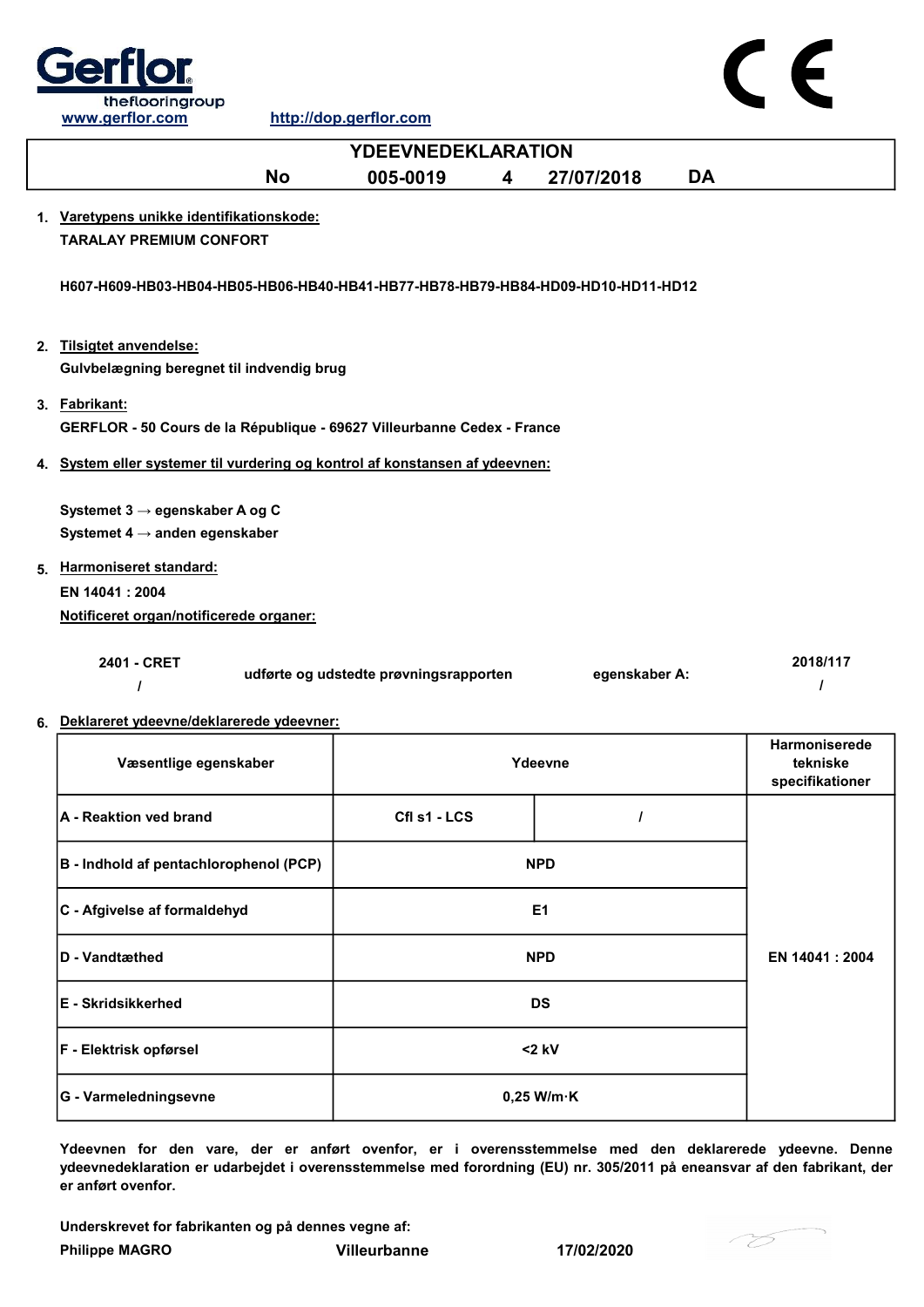

| ΔΗΛΩΣΗ ΕΠΙΔΟΣΕΩΝ                                                                             |                                                |   |                           |    |                                         |  |  |
|----------------------------------------------------------------------------------------------|------------------------------------------------|---|---------------------------|----|-----------------------------------------|--|--|
| <b>No</b>                                                                                    | 005-0019                                       | 4 | 27/07/2018                | EL |                                         |  |  |
| 1. Μοναδικός κωδικός ταυτοποίησης του τύπου του προϊόντος:<br><b>TARALAY PREMIUM CONFORT</b> |                                                |   |                           |    |                                         |  |  |
| H607-H609-HB03-HB04-HB05-HB06-HB40-HB41-HB77-HB78-HB79-HB84-HD09-HD10-HD11-HD12              |                                                |   |                           |    |                                         |  |  |
| 2. Προβλεπόμενη(-ες) χρήση(-εις):<br>Καλύμματα δαπέδου για χρήση σε εσωτερικούς χώρους       |                                                |   |                           |    |                                         |  |  |
| 3. Κατασκευαστής:<br>GERFLOR - 50 Cours de la République - 69627 Villeurbanne Cedex - France |                                                |   |                           |    |                                         |  |  |
| 4. Σύστημα/συστήματα AVCP (αξιολόγηση και επαλήθευση της σταθερότητας της επίδοσης):         |                                                |   |                           |    |                                         |  |  |
| Σύστημα 3 → ουσιώδη χαρακτηριστικά Α και C<br>Σύστημα 4 → άλλος ουσιώδη χαρακτηριστικά       |                                                |   |                           |    |                                         |  |  |
| 5. Εναρμονισμένα πρότυπα:<br>EN 14041 : 2004<br>Κοινοποιημένος(-οι) οργανισμός(-οι):         |                                                |   |                           |    |                                         |  |  |
| 2401 - CRET                                                                                  | διενήργησε και εξέδωσε εκθέσεις των<br>δοκιμών |   | ουσιώδη χαρακτηριστικά Α: |    | 2018/117                                |  |  |
| 6. Δηλωθείσα(-ες) επίδοση(-εις):                                                             |                                                |   |                           |    |                                         |  |  |
| Ουσιώδη χαρακτηριστικά                                                                       |                                                |   | Απόδοση                   |    | Εναρμονισμένη<br>τεχνική<br>προδιαγραφή |  |  |
| Α - Αντίδραση στη φωτιά                                                                      | Cfl s1 - LCS                                   |   | $\prime$                  |    |                                         |  |  |
| Β - πενταχλωροφαινόλη περιεχόμενο                                                            |                                                |   | <b>NPD</b>                |    |                                         |  |  |
| <b>C - Εκπομπή φορμαλδεΰδης</b>                                                              |                                                |   | E <sub>1</sub>            |    |                                         |  |  |
| D - Itanchiiti                                                                               |                                                |   | <b>NPD</b>                |    | EN 14041: 2004                          |  |  |

Η επίδοση του προϊόντος που ταυτοποιείται ανωτέρω είναι σύμφωνη με τη (τις) δηλωθείσα(-ες) επίδοση(-εις). Η δήλωση αυτή των επιδόσεων συντάσσεται, σύμφωνα με τον κανονισμό (ΕΕ) αριθ. 305/2011, με αποκλειστική ευθύνη του κατασκευαστή που ταυτοποιείται ανωτέρω.

<2 kV

Υπογραφή για λογαριασμό και εξ ονόματος του κατασκευαστή από:

E - Αντίσταση στην ολίσθηση DS

G - Θερμική αγωγιμότητα 0,25 W/m·K

Philippe MAGRO Villeurbanne 17/02/2020

F - Ηλεκτρική συμπεριφορά

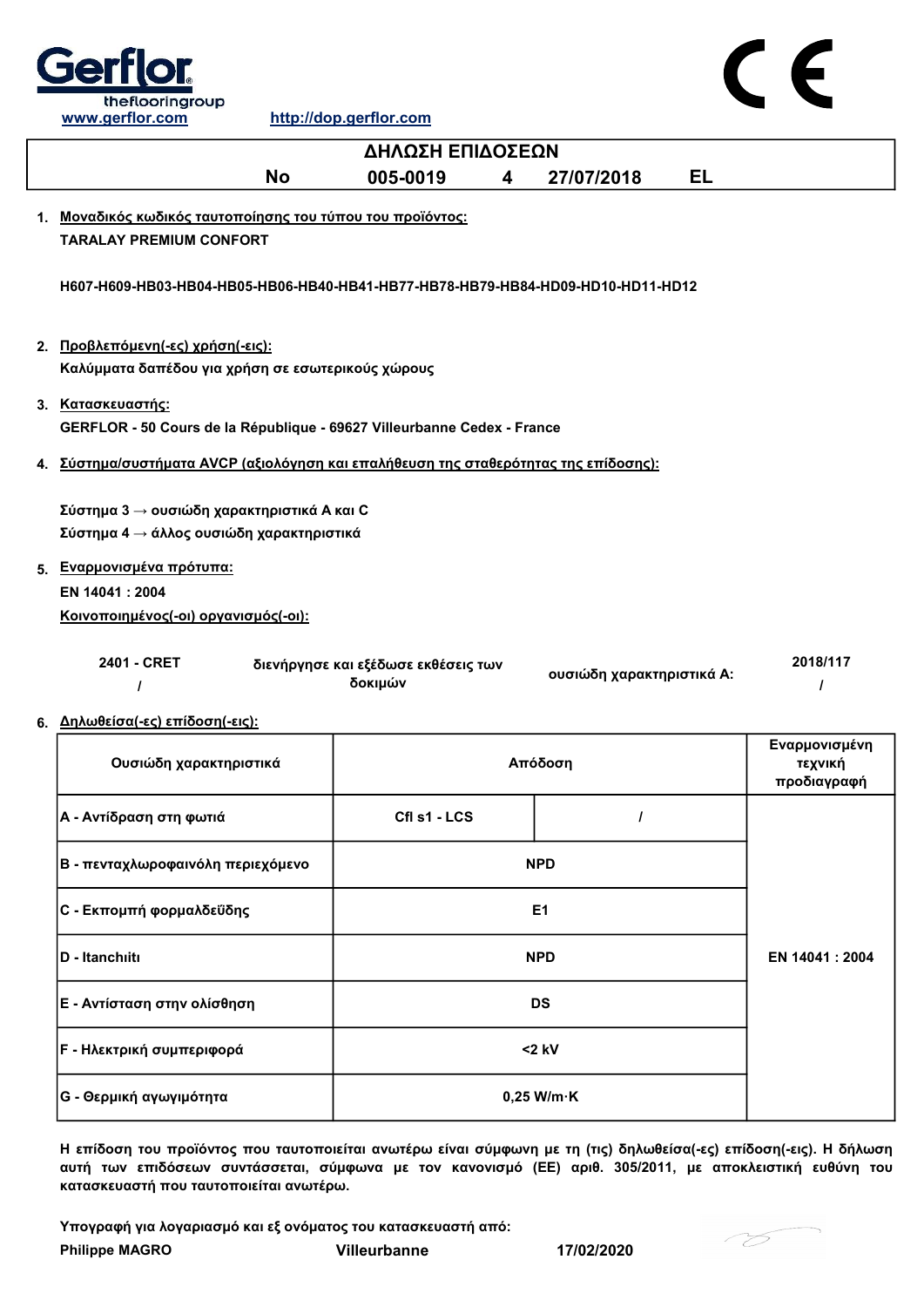

| <b>DECLARACIÓN DE PRESTACIONES</b>                                                             |                                       |   |                     |           |                                                    |  |
|------------------------------------------------------------------------------------------------|---------------------------------------|---|---------------------|-----------|----------------------------------------------------|--|
| <b>No</b>                                                                                      | 005-0019                              | 4 | 27/07/2018          | <b>ES</b> |                                                    |  |
| 1. Código de identificación única del producto tipo:<br><b>TARALAY PREMIUM CONFORT</b>         |                                       |   |                     |           |                                                    |  |
| H607-H609-HB03-HB04-HB05-HB06-HB40-HB41-HB77-HB78-HB79-HB84-HD09-HD10-HD11-HD12                |                                       |   |                     |           |                                                    |  |
| 2. Usos previstos:<br>Revestimiento de suelo para uso en interiores                            |                                       |   |                     |           |                                                    |  |
| 3. Fabricante:<br>GERFLOR - 50 Cours de la République - 69627 Villeurbanne Cedex - France      |                                       |   |                     |           |                                                    |  |
| 4. Sistemas de evaluación y verificación de la constancia de las prestaciones (EVCP):          |                                       |   |                     |           |                                                    |  |
| Sistema 3 $\rightarrow$ características A y C<br>Sistema 4 $\rightarrow$ otras características |                                       |   |                     |           |                                                    |  |
| 5. Norma armonizada:                                                                           |                                       |   |                     |           |                                                    |  |
| EN 14041: 2004                                                                                 |                                       |   |                     |           |                                                    |  |
| Organismos notificados:                                                                        |                                       |   |                     |           |                                                    |  |
| 2401 - CRET<br>$\prime$                                                                        | realizado y emitido informe de ensayo |   | características A:  |           | 2018/117<br>$\prime$                               |  |
| 6. Prestaciones declaradas:                                                                    |                                       |   |                     |           |                                                    |  |
| <b>Características esenciales</b>                                                              |                                       |   | <b>Prestaciones</b> |           | <b>Especificaciones</b><br>técnicas<br>armonizadas |  |
| A - Reacción al fuego                                                                          | Cfl s1 - LCS                          |   | $\prime$            |           |                                                    |  |
| B - Contenido de pentaclorofenol (PCP)                                                         |                                       |   | <b>NPD</b>          |           |                                                    |  |
| C - Emisión de formaldehído                                                                    |                                       |   | E <sub>1</sub>      |           |                                                    |  |

Las prestaciones del producto identificado anteriormente son conformes con el conjunto de prestaciones declaradas. La presente declaración de prestaciones se emite, de conformidad con el Reglamento (UE) no 305/2011, bajo la sola responsabilidad del fabricante arriba identificado.

NPD

Firmado por y en nombre del fabricante por:

D - Estanquidad

E - Resistencia al deslizamiento DS

F - Comportamiento eléctrico <2 kV

G - Conductividad térmica and a conductividad termica conductividad termical conductividad terminal conductividad terminal conductividad terminal conductividad terminal conductividad terminal conductividad terminal conduct



EN 14041 : 2004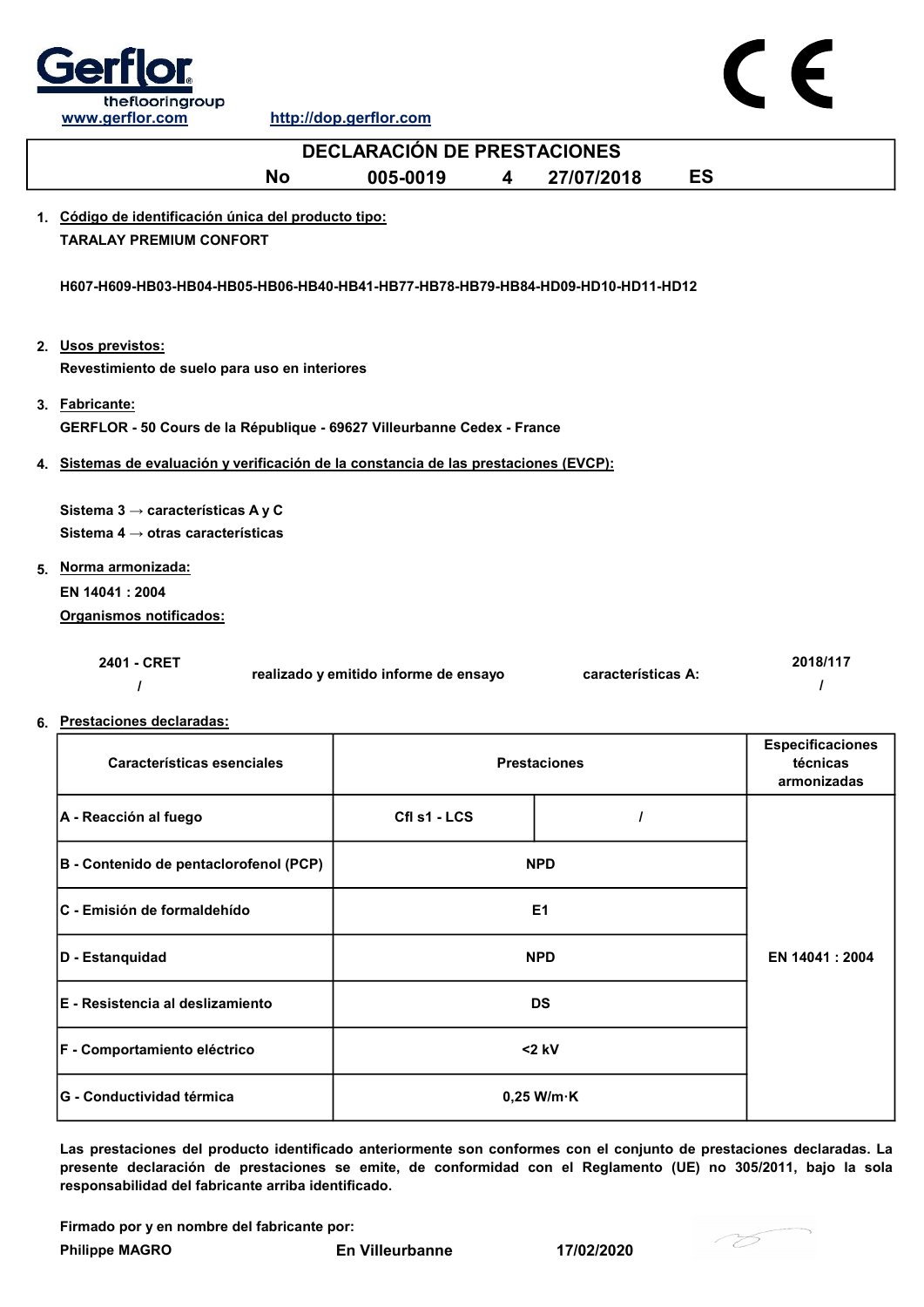

| <b>TOIMIVUSDEKLARATSIOON</b>                                                                    |                                      |  |                 |    |                                    |  |  |
|-------------------------------------------------------------------------------------------------|--------------------------------------|--|-----------------|----|------------------------------------|--|--|
| No                                                                                              | 005-0019<br>4                        |  | 27/07/2018      | ET |                                    |  |  |
| 1. Tootetüübi kordumatu identifitseerimiskood:<br><b>TARALAY PREMIUM CONFORT</b>                |                                      |  |                 |    |                                    |  |  |
| H607-H609-HB03-HB04-HB05-HB06-HB40-HB41-HB77-HB78-HB79-HB84-HD09-HD10-HD11-HD12                 |                                      |  |                 |    |                                    |  |  |
| 2. Kavandatud kasutusala(d):<br>Põrandakattematerjalid siseruumides kasutamiseks                |                                      |  |                 |    |                                    |  |  |
| 3. Tootja:<br>GERFLOR - 50 Cours de la République - 69627 Villeurbanne Cedex - France           |                                      |  |                 |    |                                    |  |  |
| 4. Toimivuse püsivuse hindamise ja kontrolli süsteem:                                           |                                      |  |                 |    |                                    |  |  |
| Süsteem $3 \rightarrow p\ddot{o}$ hiomadused A ja C<br>Süsteem $4 \rightarrow$ muu põhiomadused |                                      |  |                 |    |                                    |  |  |
| 5. Ühtlustatud standard:<br>EN 14041: 2004<br>Teavitatud asutus(ed):                            |                                      |  |                 |    |                                    |  |  |
| 2401 - CRET<br>I                                                                                | teostas ning andis välja katseruande |  | põhiomadused A: |    | 2018/117                           |  |  |
| 6. Deklareeritud toimivus:                                                                      |                                      |  |                 |    |                                    |  |  |
| Põhiomadused                                                                                    |                                      |  | <b>Toimivus</b> |    | Ühtlustatud tehniline<br>kirjeldus |  |  |
| A - Tuletundlikkus                                                                              | Cfl s1 - LCS                         |  | I               |    |                                    |  |  |
| <b>B - Pentaklorofenooli sisaldus</b>                                                           |                                      |  | <b>NPD</b>      |    |                                    |  |  |
| C - Formaldehüüdiheide                                                                          |                                      |  | E <sub>1</sub>  |    |                                    |  |  |
| D - Läbilaskvuse                                                                                |                                      |  | <b>NPD</b>      |    | EN 14041 : 2004                    |  |  |
|                                                                                                 |                                      |  |                 |    |                                    |  |  |

Eespool kirjeldatud toote toimivus vastab deklareeritud toimivusele. Käesolev toimivusdeklaratsioon on välja antud kooskõlas määrusega (EL) nr 305/2011 eespool nimetatud tootja ainuvastutusel.

Tootja poolt ja nimel allkirjastanud:

Philippe MAGRO Villeurbanne 17/02/2020

E - Libisemiskindluse DS

F - Elektriline käitumine <2 kV

G - Soojusjuhtivuse and the control of the control of the control of the control of the control of the control of the control of the control of the control of the control of the control of the control of the control of the

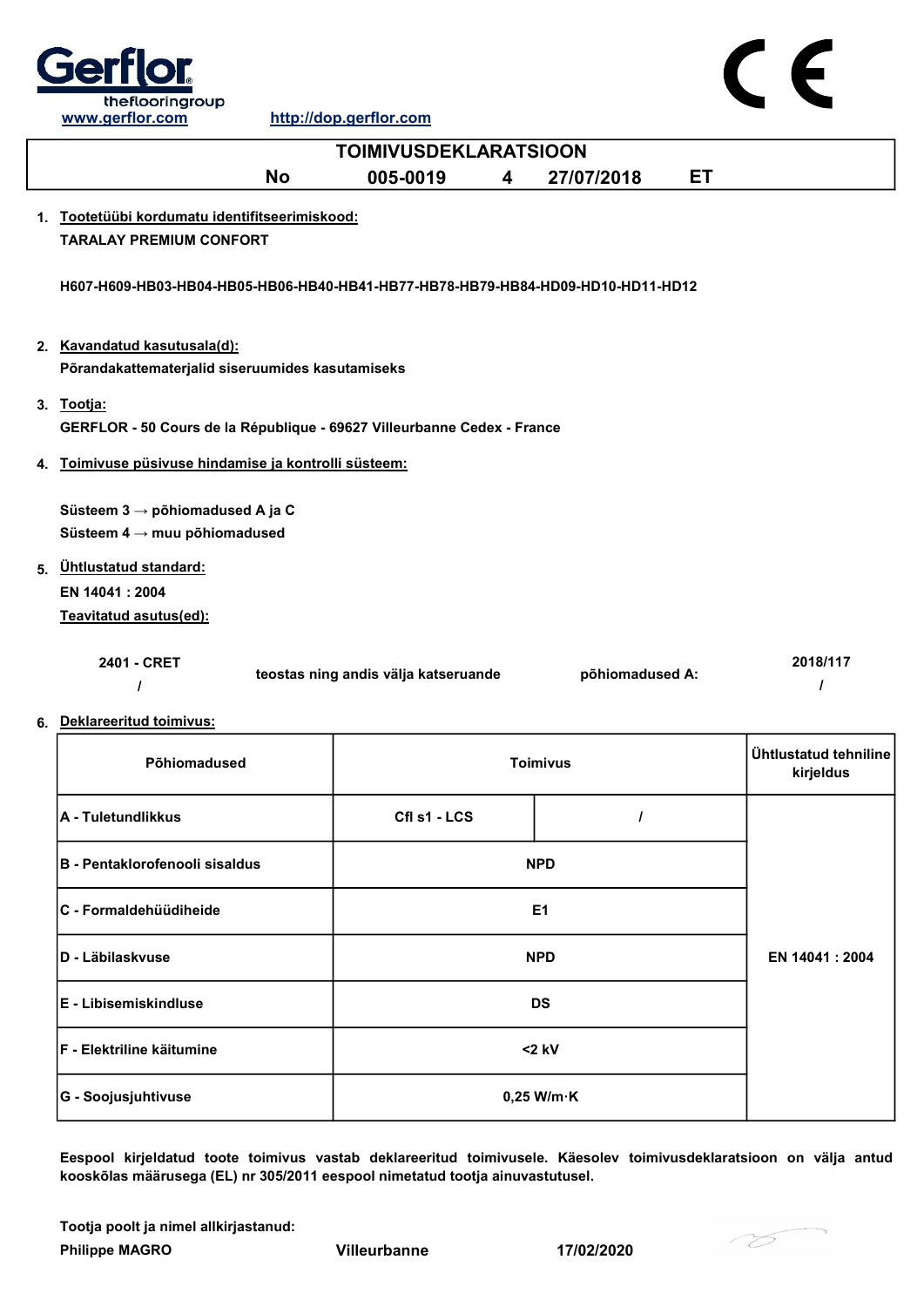

| www.gerflor.com                                                                                            | http://dop.gerflor.com          |                      |                                        |  |
|------------------------------------------------------------------------------------------------------------|---------------------------------|----------------------|----------------------------------------|--|
|                                                                                                            | <b>SUORITUSTASOILMOITUS</b>     |                      |                                        |  |
| <b>No</b>                                                                                                  | 005-0019<br>4                   | FI.<br>27/07/2018    |                                        |  |
| 1. Tuotetyypin yksilöllinen tunniste:<br><b>TARALAY PREMIUM CONFORT</b>                                    |                                 |                      |                                        |  |
| H607-H609-HB03-HB04-HB05-HB06-HB40-HB41-HB77-HB78-HB79-HB84-HD09-HD10-HD11-HD12                            |                                 |                      |                                        |  |
| 2. Aiottu käyttötarkoitus (aiotut käyttötarkoitukset):<br>Lattianpäällysteet sisäkäyttöön                  |                                 |                      |                                        |  |
| 3. Valmistaja:<br>GERFLOR - 50 Cours de la République - 69627 Villeurbanne Cedex - France                  |                                 |                      |                                        |  |
| 4. Suoritustason pysyvyyden arvioinnissa ja varmentamisessa käytetty järjestelmä/käytetyt järjestelmät:    |                                 |                      |                                        |  |
| Järjestelmä 3 $\rightarrow$ perusominaisuudet A ja C<br>Järjestelmä $4 \rightarrow$ muut perusominaisuudet |                                 |                      |                                        |  |
| 5. Yhdenmukaistettu standardi:                                                                             |                                 |                      |                                        |  |
| EN 14041: 2004<br>Ilmoitettu laitos/ilmoitetut laitokset:                                                  |                                 |                      |                                        |  |
| 2401 - CRET<br>$\prime$                                                                                    | suoritti ja antoi testiraportit | perusominaisuudet A: | 2018/117<br>I                          |  |
| 6. Ilmoitettu suoritustaso/ilmoitetut suoritustasot:                                                       |                                 |                      |                                        |  |
| Perusominaisuudet<br><b>Suoritustaso</b>                                                                   |                                 |                      | Yhdenmukaistetut<br>tekniset eritelmät |  |
| A - Palokäyttäytyminen                                                                                     | CfI s1 - LCS                    | $\prime$             |                                        |  |
| <b>B</b> - Pentakloorifenolipitoisuus                                                                      |                                 | <b>NPD</b>           |                                        |  |

| $\rho$ - Felitanioonienonpitoisuus | NF V                 |                 |
|------------------------------------|----------------------|-----------------|
| C - Formaldehydipäästöt            | E <sub>1</sub>       |                 |
| D - Vesitiiviys                    | <b>NPD</b>           | EN 14041 : 2004 |
| $E - Liukastumisenesto-ominaisuus$ | <b>DS</b>            |                 |
| F - Sähköiset ominaisuudet         | $<$ 2 kV             |                 |
| G - Lämmönjohtavuus                | $0,25$ W/m $\cdot$ K |                 |

Edellä yksilöidyn tuotteen suoritustaso on ilmoitettujen suoritustasojen joukon mukainen. Tämä suoritustasoilmoitus on asetuksen (EU) N:o 305/2011 mukaisesti annettu edellä ilmoitetun valmistajan yksinomaisella vastuulla.

Valmistajan puolesta allekirjoittanut:

Philippe MAGRO Villeurbanne 17/02/2020



 $\epsilon$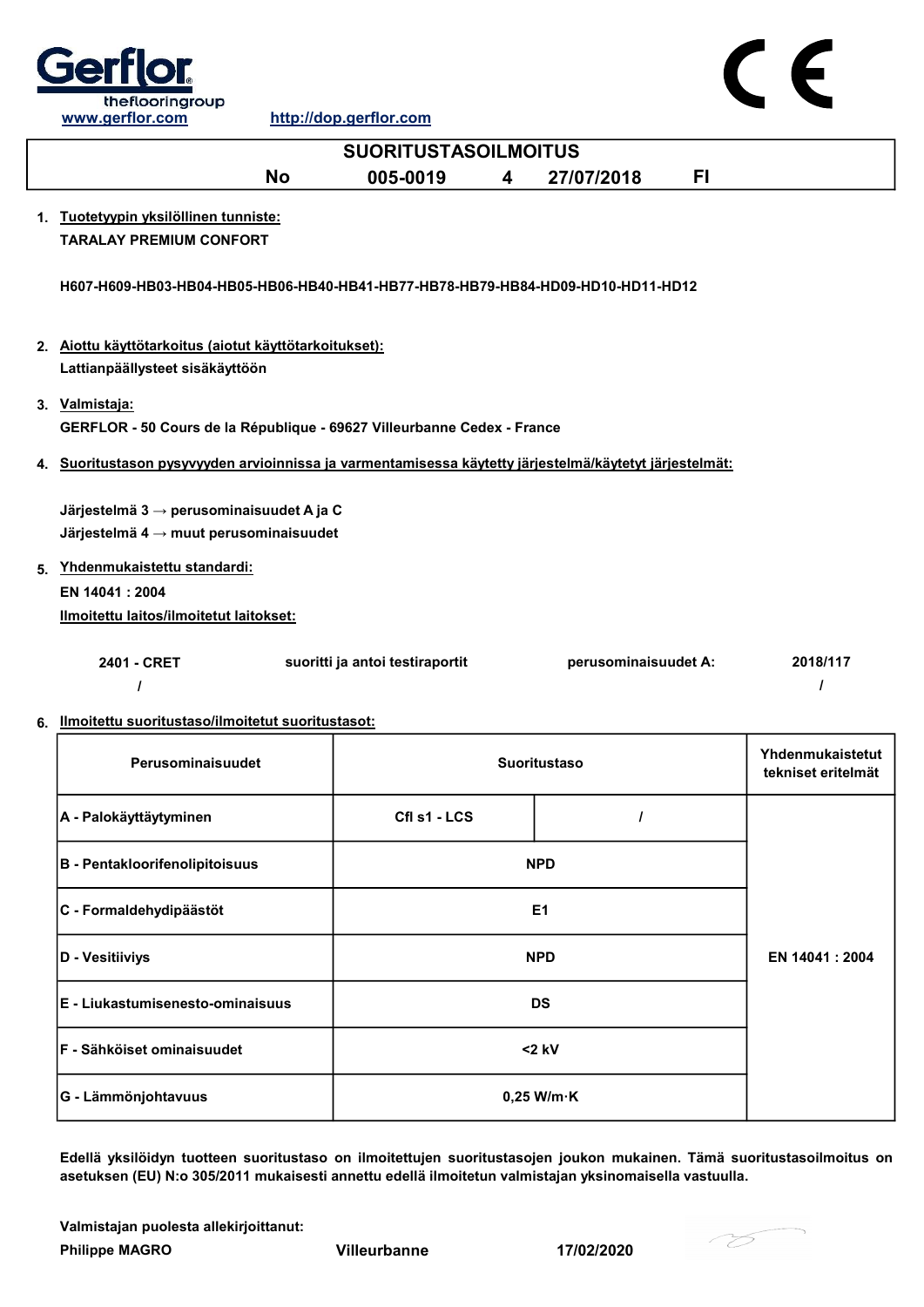

 $\epsilon$ 

| <b>IZJAVA O SVOJSTVIMA</b>                                                      |                                             |                      |           |                                     |
|---------------------------------------------------------------------------------|---------------------------------------------|----------------------|-----------|-------------------------------------|
| <b>No</b>                                                                       | 005-0019<br>4                               | 27/07/2018           | <b>HR</b> |                                     |
| 1. Jedinstvena identifikacijska oznaka vrste proizvoda:                         |                                             |                      |           |                                     |
| <b>TARALAY PREMIUM CONFORT</b>                                                  |                                             |                      |           |                                     |
| H607-H609-HB03-HB04-HB05-HB06-HB40-HB41-HB77-HB78-HB79-HB84-HD09-HD10-HD11-HD12 |                                             |                      |           |                                     |
| 2. Namjena/namjene:                                                             |                                             |                      |           |                                     |
| Podna obloga za unutarnju upotrebu                                              |                                             |                      |           |                                     |
| 3. Proizvođač:                                                                  |                                             |                      |           |                                     |
| GERFLOR - 50 Cours de la République - 69627 Villeurbanne Cedex - France         |                                             |                      |           |                                     |
| 4. Sustav/sustavi za ocjenu i provjeru stalnosti svojstava (AVCP):              |                                             |                      |           |                                     |
|                                                                                 |                                             |                      |           |                                     |
| Sustavu 3 → Bitne značajke A i C                                                |                                             |                      |           |                                     |
| Sustavu 4 → Druga bitne značajke                                                |                                             |                      |           |                                     |
| 5. Uskladena norma:                                                             |                                             |                      |           |                                     |
| EN 14041: 2004                                                                  |                                             |                      |           |                                     |
| Prijavljeno tijelo/prijavljena tijela:                                          |                                             |                      |           |                                     |
| 2401 - CRET                                                                     | provedeno i izdano izvještaji o ispitivanju | Bitne značajke A:    |           | 2018/117<br>I                       |
| 6. Objavljena svojstva:                                                         |                                             |                      |           |                                     |
| Bitne značajke                                                                  |                                             | Svojstva             |           | Usklađena tehnička<br>specifikacija |
| A – Reakcija na požar                                                           | Cfl s1 - LCS                                | I                    |           |                                     |
| B - Sadrži pentaklorofenol                                                      |                                             | <b>NPD</b>           |           |                                     |
| C - Emisije formaldehida                                                        |                                             | E <sub>1</sub>       |           |                                     |
| D - Vodonepropusnost                                                            |                                             | <b>NPD</b>           |           | EN 14041 : 2004                     |
| E - Protukliznost                                                               |                                             | <b>DS</b>            |           |                                     |
| F - Električno ponašanje                                                        |                                             | $<$ 2 kV             |           |                                     |
| G - Toplinska provodljivost                                                     |                                             | $0,25$ W/m $\cdot$ K |           |                                     |

Prije utvrđeno svojstvo proizvoda u skladu je s objavljenim svojstvima. Ova izjava o svojstvima izdaje se, u skladu s Uredbom (EU) br. 305/2011, pod isključivom odgovornošću prethodno utvrđenog proizvođača.

Za proizvođača i u njegovo ime potpisao:

Philippe MAGRO U Villeurbanne 17/02/2020

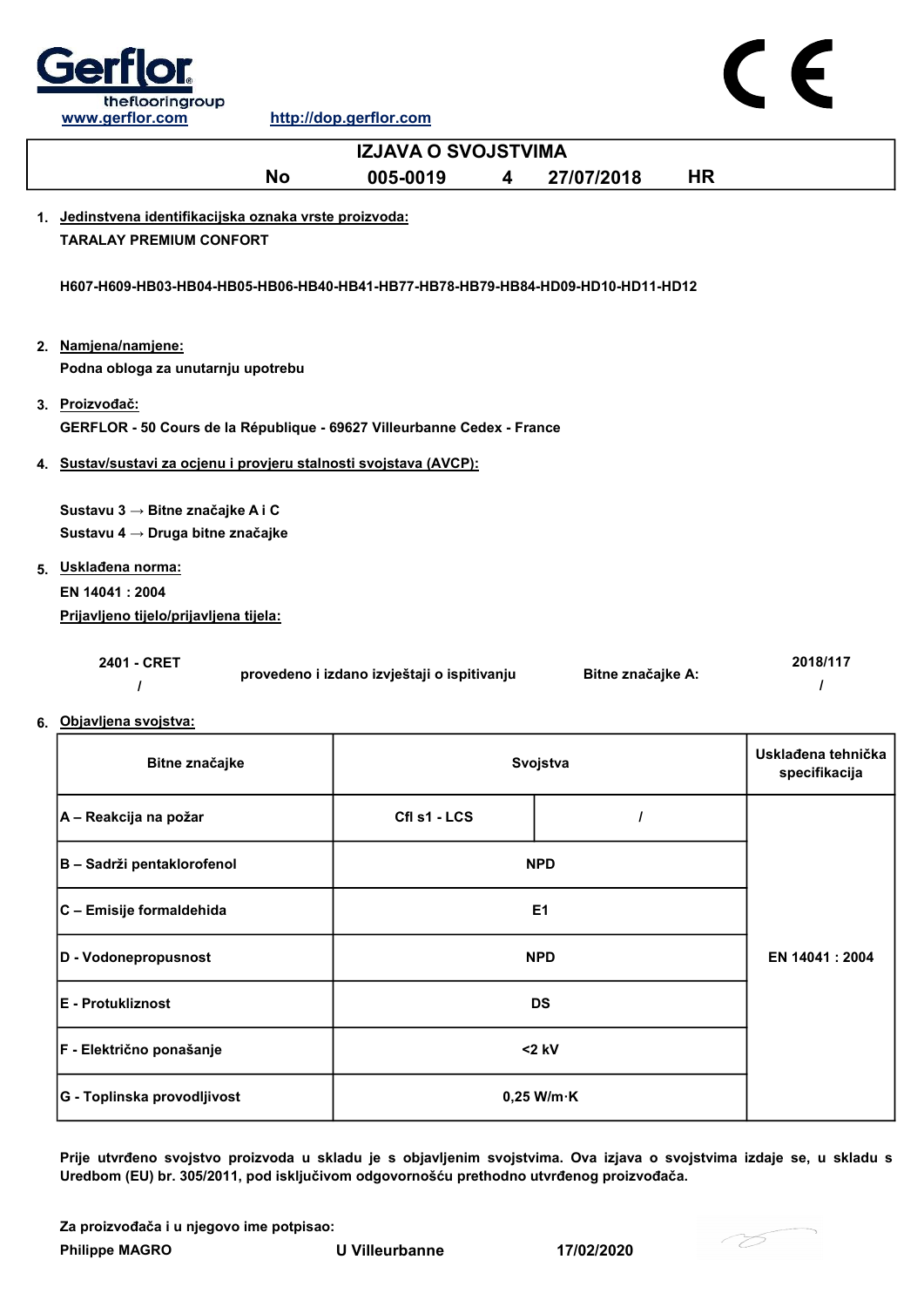

| <b>TELJESÍTMÉNYNYILATKOZAT</b>                                                              |                                            |   |                           |           |                                  |
|---------------------------------------------------------------------------------------------|--------------------------------------------|---|---------------------------|-----------|----------------------------------|
| <b>No</b>                                                                                   | 005-0019                                   | 4 | 27/07/2018                | <b>HU</b> |                                  |
| 1. A terméktípus egyedi azonosító kódja:<br><b>TARALAY PREMIUM CONFORT</b>                  |                                            |   |                           |           |                                  |
| H607-H609-HB03-HB04-HB05-HB06-HB40-HB41-HB77-HB78-HB79-HB84-HD09-HD10-HD11-HD12             |                                            |   |                           |           |                                  |
| 2. Felhasználás célja(i):<br>Padlóburkoló anyagok beltéri használatra                       |                                            |   |                           |           |                                  |
| 3. Gyártó:<br>GERFLOR - 50 Cours de la République - 69627 Villeurbanne Cedex - France       |                                            |   |                           |           |                                  |
| 4. Az AVCP-rendszer(ek):                                                                    |                                            |   |                           |           |                                  |
| Rendszerben 3 → alapvető tulajdonságok A és C<br>Rendszerben 4 → más alapvető tulajdonságok |                                            |   |                           |           |                                  |
| 5. Harmonizált szabvány:<br>EN 14041: 2004<br>Bejelentett szerv(ek):                        |                                            |   |                           |           |                                  |
| 2401 - CRET<br>ı                                                                            | végzett és a következőt adta ki jelentések |   | alapvető tulajdonságok A: |           | 2018/117<br>$\prime$             |
| 6. A nyilatkozatban szereplő teljesítmény(ek):                                              |                                            |   |                           |           |                                  |
| Alapvető tulajdonságok                                                                      |                                            |   | Teljesítmény              |           | Harmonizált műszaki<br>előírások |
| A - Tűzvédelmi osztály                                                                      | Cfl s1 - LCS                               |   | $\prime$                  |           |                                  |
| B - Pentaklór-fenol tartalom (PCP)                                                          |                                            |   | <b>NPD</b>                |           |                                  |

| Alapvető tulajdonságok             | Teljesítmény         |  | Harmonizált műszaki l<br>előírások |
|------------------------------------|----------------------|--|------------------------------------|
| A - Tűzvédelmi osztály             | Cfl s1 - LCS         |  |                                    |
| B - Pentaklór-fenol tartalom (PCP) | <b>NPD</b>           |  |                                    |
| lC - Formaldehidkibocsátás         | E <sub>1</sub>       |  |                                    |
| D - Vízállóság                     | <b>NPD</b>           |  | EN 14041: 2004                     |
| E - Csúszásgátló teljesítményt     | <b>DS</b>            |  |                                    |
| <b>IF - Elektromos viselkedés</b>  | $<$ 2 kV             |  |                                    |
| G - Hővezető képesség              | $0,25$ W/m $\cdot$ K |  |                                    |

A fent azonosított termék teljesítménye megfelel a bejelentett teljesítmény(ek)nek. A 305/2011/EU rendeletnek megfelelően e teljesítménynyilatkozat kiadásáért kizárólag a fent meghatározott gyártó a felelős.

A gyártó nevében és részéről aláíró személy:

Philippe MAGRO Villeurbanne 17/02/2020

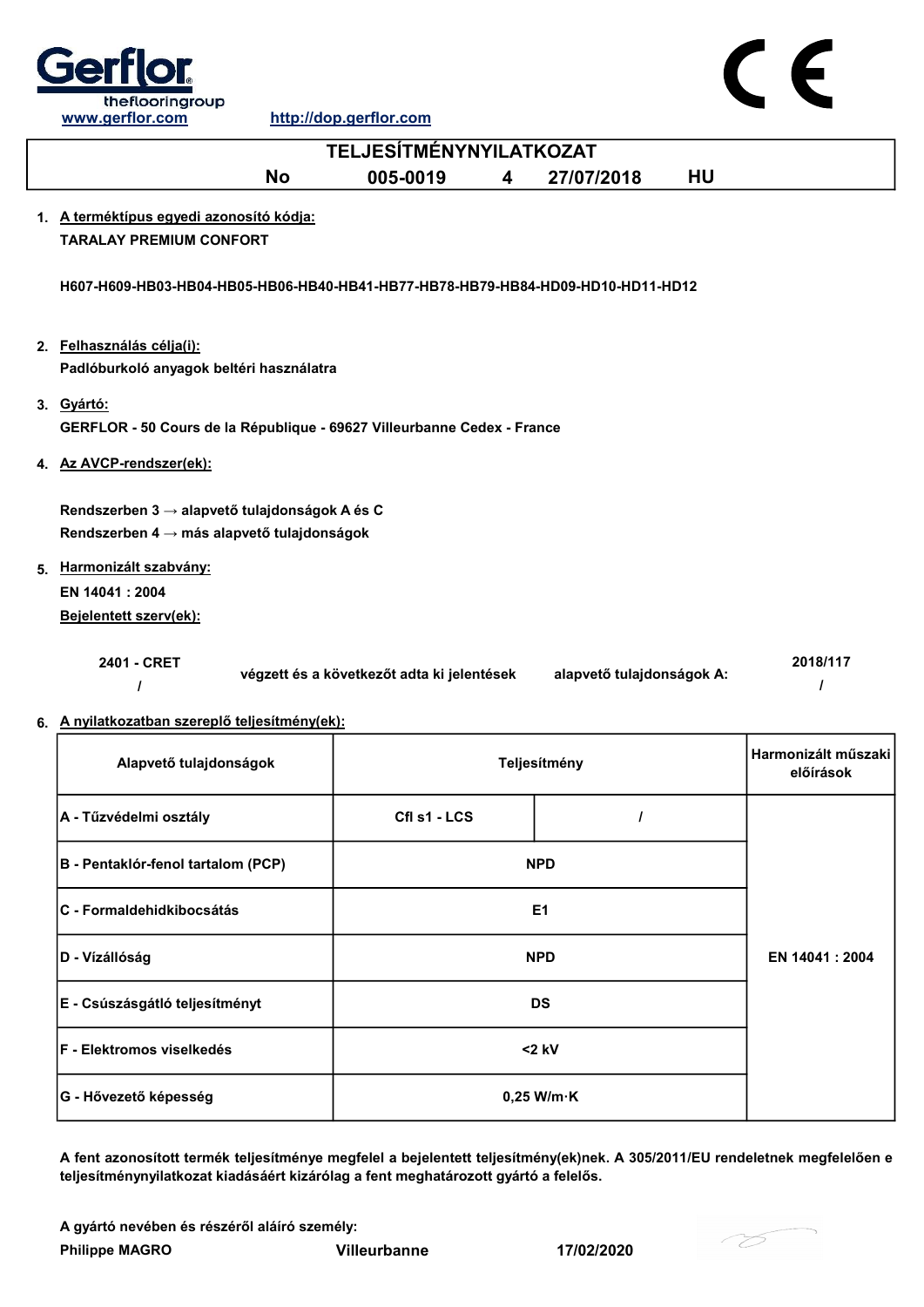

| <b>DICHIARAZIONE DI PRESTAZIONE</b>                                                            |                                                  |                         |                    |    |                                  |
|------------------------------------------------------------------------------------------------|--------------------------------------------------|-------------------------|--------------------|----|----------------------------------|
| <b>No</b>                                                                                      | 005-0019                                         | $\overline{\mathbf{4}}$ | 27/07/2018         | IT |                                  |
| 1. Codice di identificazione unico del prodotto-tipo:<br><b>TARALAY PREMIUM CONFORT</b>        |                                                  |                         |                    |    |                                  |
| H607-H609-HB03-HB04-HB05-HB06-HB40-HB41-HB77-HB78-HB79-HB84-HD09-HD10-HD11-HD12                |                                                  |                         |                    |    |                                  |
| 2. Usi previsti:<br>Rivestimenti per uso interno                                               |                                                  |                         |                    |    |                                  |
| 3. Fabbricante:<br>GERFLOR - 50 Cours de la République - 69627 Villeurbanne Cedex - France     |                                                  |                         |                    |    |                                  |
| 4. Sistemi di VVCP:                                                                            |                                                  |                         |                    |    |                                  |
| Sistema $3 \rightarrow$ caratteristiche A e C<br>Sistema 4 $\rightarrow$ altre caratteristiche |                                                  |                         |                    |    |                                  |
| 5. Norma armonizzata:<br>EN 14041: 2004<br>Organismi notificati:                               |                                                  |                         |                    |    |                                  |
| 2401 - CRET<br>6. Prestazioni dichiarate:                                                      | ha effettuato e ha rilasciato relazioni di prova |                         | caratteristiche A: |    | 2018/117<br>I                    |
| Caratteristiche essenziali                                                                     |                                                  |                         | Prestazioni        |    | Specifica tecnica<br>armonizzata |

| <b>Paratteristiche essenzian</b>    | <u>ו וסטנמבוטווו</u> |                      | armonizzata     |
|-------------------------------------|----------------------|----------------------|-----------------|
| A - Reazione al fuoco               | Cfl s1 - LCS         |                      |                 |
| <b>B - Pentaclorofenolo</b>         | <b>NPD</b>           |                      |                 |
| C - Emissione di formaldeide (HCHO) | E <sub>1</sub>       |                      |                 |
| D - Tenuta stagna                   | <b>NPD</b>           |                      | EN 14041 : 2004 |
| E - Resistenza allo scivolamento    |                      | <b>DS</b>            |                 |
| F - Compartemento all'elettricità   | $<$ 2 kV             |                      |                 |
| <b>G - Conduttività termica</b>     |                      | $0,25$ W/m $\cdot$ K |                 |

La prestazione del prodotto sopra identificato è conforme all'insieme delle prestazioni dichiarate. La presente dichiarazione di responsabilità viene emessa, in conformità al regolamento (UE) n. 305/2011, sotto la sola responsabilità del fabbricante sopra identificato.

Firmato a nome e per conto del fabbricante da:

Philippe MAGRO **In Villeurbanne** 17/02/2020

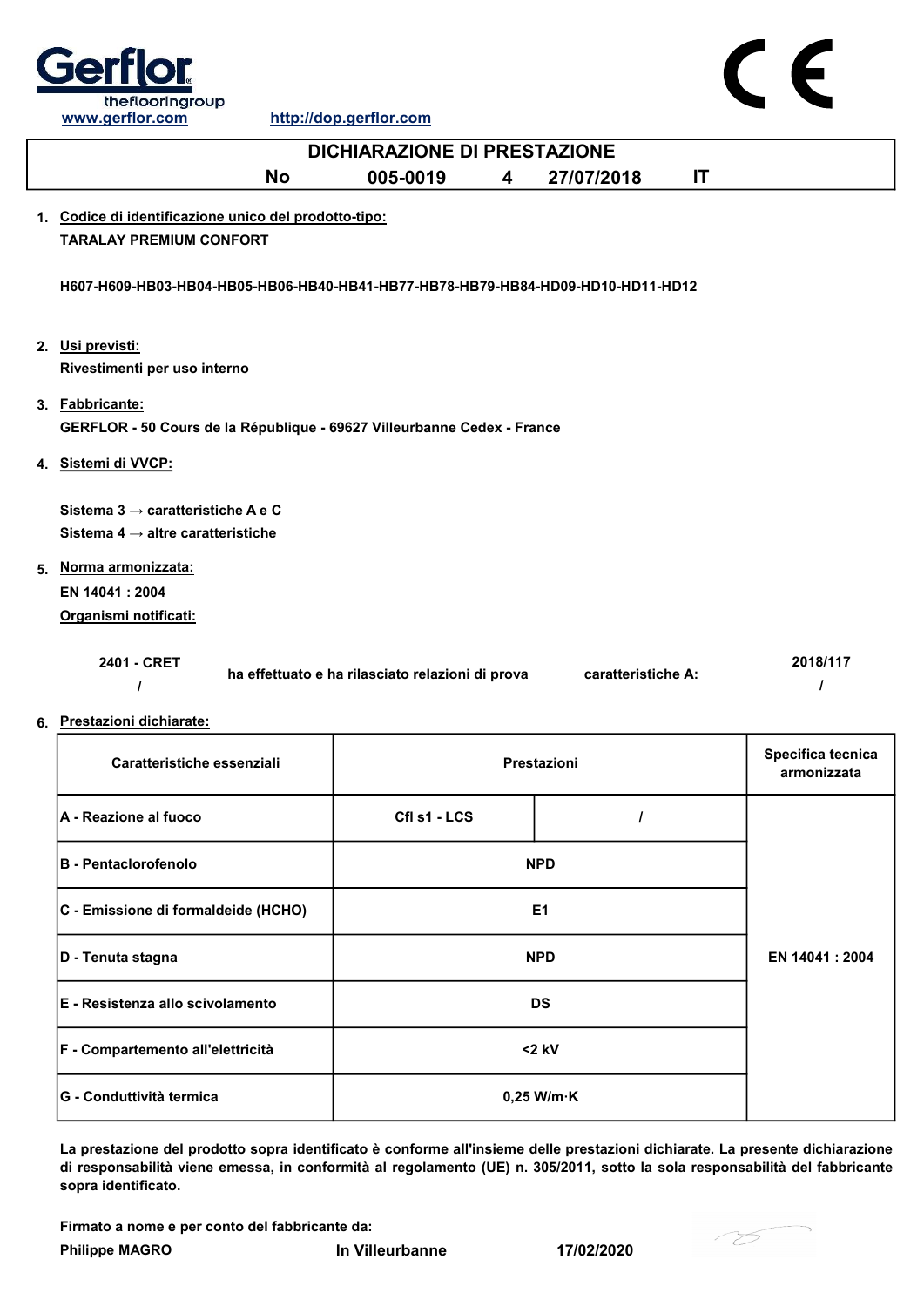



| EKSPLOATACINIŲ SAVYBIŲ DEKLARACIJA                                                    |                                     |                         |                        |           |                                    |
|---------------------------------------------------------------------------------------|-------------------------------------|-------------------------|------------------------|-----------|------------------------------------|
| <b>No</b>                                                                             | 005-0019                            | $\overline{\mathbf{4}}$ | 27/07/2018             | <b>LT</b> |                                    |
| 1. Produkto tipo unikalus identifikavimo kodas:                                       |                                     |                         |                        |           |                                    |
| <b>TARALAY PREMIUM CONFORT</b>                                                        |                                     |                         |                        |           |                                    |
| H607-H609-HB03-HB04-HB05-HB06-HB40-HB41-HB77-HB78-HB79-HB84-HD09-HD10-HD11-HD12       |                                     |                         |                        |           |                                    |
| 2. Naudojimo paskirtis (-ys):                                                         |                                     |                         |                        |           |                                    |
| Grindų dangos naudoti patalpų viduje                                                  |                                     |                         |                        |           |                                    |
| 3. Gamintojas:                                                                        |                                     |                         |                        |           |                                    |
| GERFLOR - 50 Cours de la République - 69627 Villeurbanne Cedex - France               |                                     |                         |                        |           |                                    |
|                                                                                       |                                     |                         |                        |           |                                    |
| 4. Eksploatacinių savybių pastovumo vertinimo ir tikrinimo sistema (-os):             |                                     |                         |                        |           |                                    |
| Sistema 3 → charakteristikos A ir C<br>Sistema 4 $\rightarrow$ kitas charakteristikos |                                     |                         |                        |           |                                    |
| 5. Darnusis standartas:                                                               |                                     |                         |                        |           |                                    |
| EN 14041 : 2004                                                                       |                                     |                         |                        |           |                                    |
| Notifikuotoji (-osios) įstaiga (-os):                                                 |                                     |                         |                        |           |                                    |
| 2401 - CRET                                                                           | atliko ir išdavė bandymų ataskaitas |                         | charakteristikos A:    |           | 2018/117<br>$\prime$               |
| 6. Deklaruojama (-os) eksploatacinė (-ės) savybė (-ės):                               |                                     |                         |                        |           |                                    |
| Esminės charakteristikos                                                              |                                     |                         | Eksploatacinės savybės |           | Darnioji techninė<br>specifikacija |
| A - Reakciją į ugnį                                                                   | Cfl s1 - LCS                        |                         | I                      |           |                                    |
| <b>B - Pentachlorofenolis turinį</b>                                                  |                                     |                         | <b>NPD</b>             |           |                                    |
| C - Emisijos formaldehido                                                             |                                     |                         | E <sub>1</sub>         |           |                                    |
| D - Vanduo                                                                            |                                     |                         | <b>NPD</b>             |           | EN 14041 : 2004                    |
| E - Atsparumas slydimui                                                               |                                     |                         | <b>DS</b>              |           |                                    |

Nurodyto produkto eksploatacinės savybės atitinka visas deklaruotas eksploatacines savybes. Ši eksploatacinių savybių deklaracija pateikiama vadovaujantis Reglamentu (ES) Nr. 305/2011, atsakomybė už jos turinį tenka tik joje nurodytam gamintojui.

<2 kV

Pasirašyta (gamintojo ir jo vardu):

F - Veikimas elektros atžvilgiu

Philippe MAGRO Villeurbanne 17/02/2020

G - Šilumos laidumas based based based on the contract of the contract of the contract of the contract of the contract of the contract of the contract of the contract of the contract of the contract of the contract of the

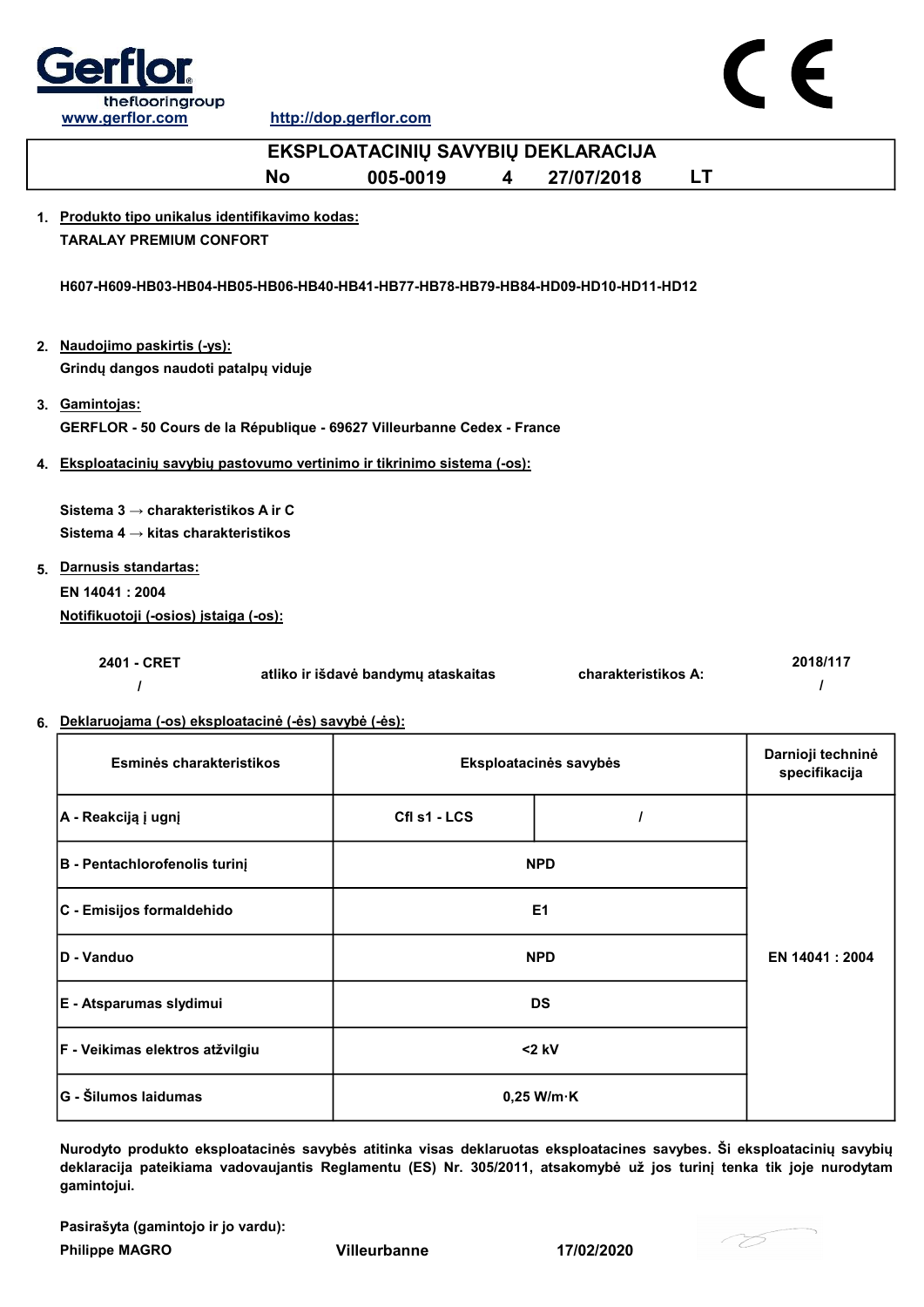

CE

http://dop.gerflor.com

| EKSPLUATĀCIJAS ĪPAŠĪBU DEKLARĀCIJA                                                                                                                  |                                 |                         |    |                                     |  |
|-----------------------------------------------------------------------------------------------------------------------------------------------------|---------------------------------|-------------------------|----|-------------------------------------|--|
| <b>No</b>                                                                                                                                           | 005-0019<br>4                   | 27/07/2018              | LV |                                     |  |
| 1. Unikālais izstrādājuma tipa identifikācijas numurs:<br><b>TARALAY PREMIUM CONFORT</b>                                                            |                                 |                         |    |                                     |  |
| H607-H609-HB03-HB04-HB05-HB06-HB40-HB41-HB77-HB78-HB79-HB84-HD09-HD10-HD11-HD12                                                                     |                                 |                         |    |                                     |  |
| 2. Paredzētais izmantojums:<br>Grīdas segumi lietošanai telpās                                                                                      |                                 |                         |    |                                     |  |
| 3. Ražotājs:                                                                                                                                        |                                 |                         |    |                                     |  |
| GERFLOR - 50 Cours de la République - 69627 Villeurbanne Cedex - France                                                                             |                                 |                         |    |                                     |  |
| 4. Ekspluatācijas īpašību noturības novērtējuma un pārbaudes (AVCP) sistēma(-as):                                                                   |                                 |                         |    |                                     |  |
| Sistēma 3 → raksturlielumi A un C<br>Sistēma 4 → cits raksturlielumi<br>5. Saskanotais standarts:<br>EN 14041 : 2004<br>Pazinotā(-ās) iestāde(-es): |                                 |                         |    |                                     |  |
| 2401 - CRET                                                                                                                                         | veica un izdeva testu ziņojumus | raksturlielumi A:       |    | 2018/117<br>$\prime$                |  |
| 6. Deklarētā(-ās) ekspluatācijas īpašība(-as):                                                                                                      |                                 |                         |    |                                     |  |
| Būtiskie raksturlielumi                                                                                                                             |                                 | Ekspluatācijas īpašības |    | Saskaņota tehniskā<br>specifikācija |  |
| A - Reakcija uz uguni                                                                                                                               | Cfl s1 - LCS                    | $\prime$                |    |                                     |  |
| B - Pentahlorfenolu saturu                                                                                                                          |                                 | <b>NPD</b>              |    |                                     |  |
| C - Formaldehīda emisija                                                                                                                            |                                 | E <sub>1</sub>          |    |                                     |  |
| D - Udens                                                                                                                                           |                                 | <b>NPD</b>              |    | EN 14041 : 2004                     |  |
| E - Slīdes noturība                                                                                                                                 |                                 | <b>DS</b>               |    |                                     |  |
| F - Elektriskās īpašības                                                                                                                            |                                 | $<$ 2 kV                |    |                                     |  |

Iepriekš norādītā izstrādājuma ekspluatācijas īpašības atbilst deklarēto ekspluatācijas īpašību kopumam. Šī ekspluatācijas īpašību deklarācija izdota saskaņā ar Regulu (ES) Nr. 305/2011, un par to ir atbildīgs vienīgi iepriekš norādītais ražotājs.

Philippe MAGRO Villeurbanne 17/02/2020 Parakstīts ražotāja vārdā:

G - Siltuma vadītspēja 0,25 W/m·K

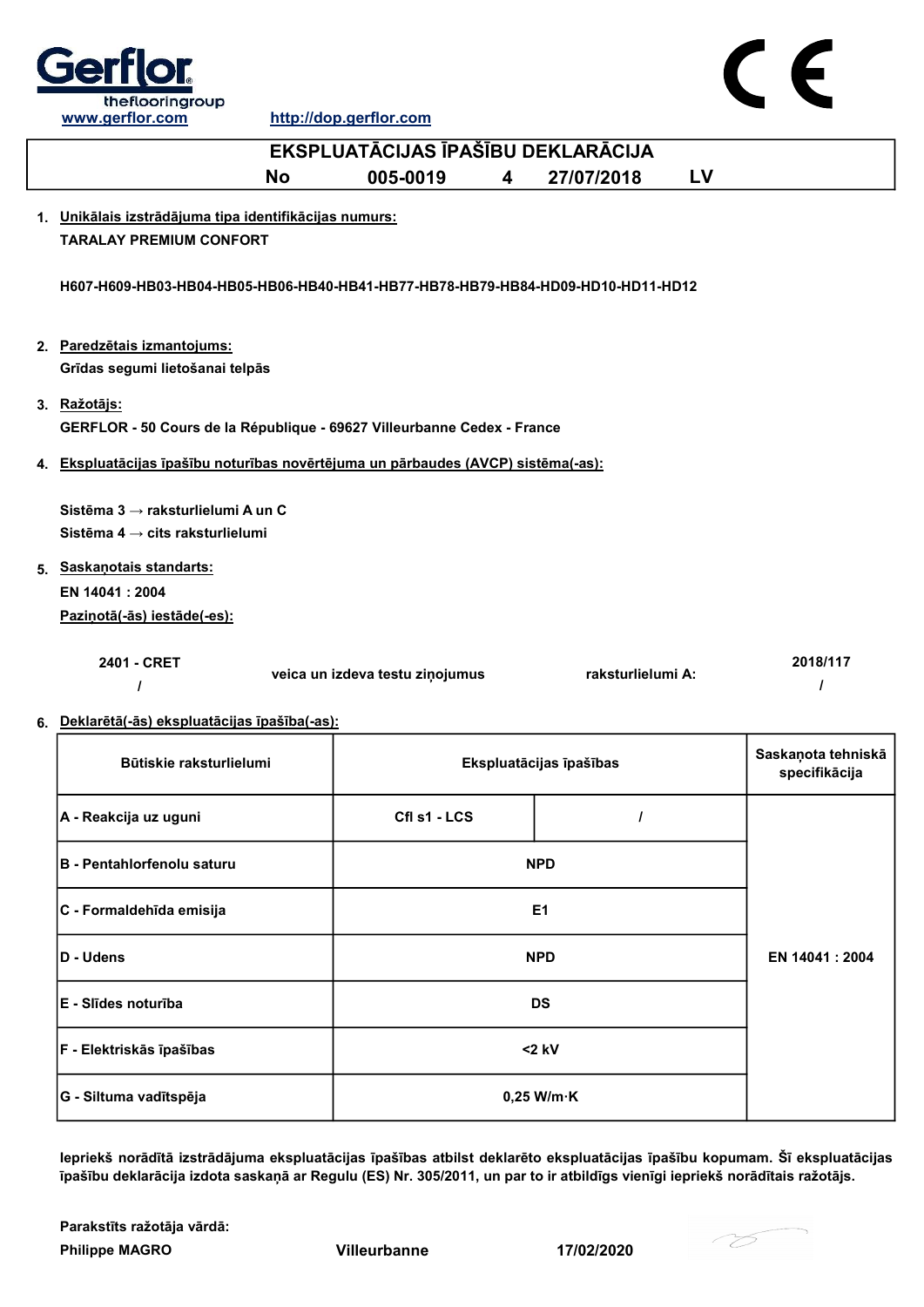

http://dop.gerflor.com

| DIKJARAZZJONI TA' PRESTAZZJONI                                                              |                                  |                              |                                            |  |  |
|---------------------------------------------------------------------------------------------|----------------------------------|------------------------------|--------------------------------------------|--|--|
| <b>No</b>                                                                                   | 005-0019<br>4                    | <b>MT</b><br>27/07/2018      |                                            |  |  |
| 1. Kodići uniku ta' identifikazzjoni tat-tip tal-prodott:<br><b>TARALAY PREMIUM CONFORT</b> |                                  |                              |                                            |  |  |
|                                                                                             |                                  |                              |                                            |  |  |
| H607-H609-HB03-HB04-HB05-HB06-HB40-HB41-HB77-HB78-HB79-HB84-HD09-HD10-HD11-HD12             |                                  |                              |                                            |  |  |
| 2. Użu/i intenzjonat/i:                                                                     |                                  |                              |                                            |  |  |
| Pavimenti ghall-użu interjuri                                                               |                                  |                              |                                            |  |  |
| 3. Manifattur:                                                                              |                                  |                              |                                            |  |  |
| GERFLOR - 50 Cours de la République - 69627 Villeurbanne Cedex - France                     |                                  |                              |                                            |  |  |
| 4. Sistema/i ta' AVCP:                                                                      |                                  |                              |                                            |  |  |
| Sistema 3 → karatteristići essenzjali A u C                                                 |                                  |                              |                                            |  |  |
| Sistema 4 $\rightarrow$ ohra characteristics                                                |                                  |                              |                                            |  |  |
| 5. Standard armonizzat:                                                                     |                                  |                              |                                            |  |  |
| EN 14041: 2004<br>Korp/i nnotifikat/i:                                                      |                                  |                              |                                            |  |  |
|                                                                                             |                                  |                              |                                            |  |  |
| 2401 - CRET<br>$\prime$                                                                     | magħmula u maħruġa rapporti test | karatteristići essenzjali A: | 2018/117<br>$\prime$                       |  |  |
|                                                                                             |                                  |                              |                                            |  |  |
| 6. Prestazzjoni/jiet ddikjarata/i:                                                          |                                  |                              |                                            |  |  |
| Karatteristići essenzjali                                                                   |                                  | Prestazzjoni                 | Specifikazzjonijiet<br>teknići armonizzati |  |  |
| A - Reazzjoni ghal hruq                                                                     | Cfl s1 - LCS                     | $\prime$                     |                                            |  |  |
| <b>B</b> - Kontenut tal pentaklorofenol                                                     |                                  | <b>NPD</b>                   |                                            |  |  |
| C - Emissjoni ta 'formaldehyde                                                              |                                  | E <sub>1</sub>               |                                            |  |  |
|                                                                                             |                                  |                              |                                            |  |  |

EN 14041 : 2004 D - Water-għafis NPD E - Slipperiness DS F - Imġieba elettriku a matematika komzulator da katalana komzulator da katalana komzulator da katalana komzul G - Konduttività termali 0,25 W/m·K

Il-prestazzjoni tal-prodott identifikat hawn fuq hija konformi mal-prestazzjonijiet iddikjarati. Din id-dikjarazzjoni ta' prestazzjoni hija maħruġa, skont ir-Regolament (UE) Nru 305/2011, taħt ir-responsabbiltà unika tal-manifattur identifikat hawn fuq.

Iffirmat għal u f'isem il-manifattur minn:

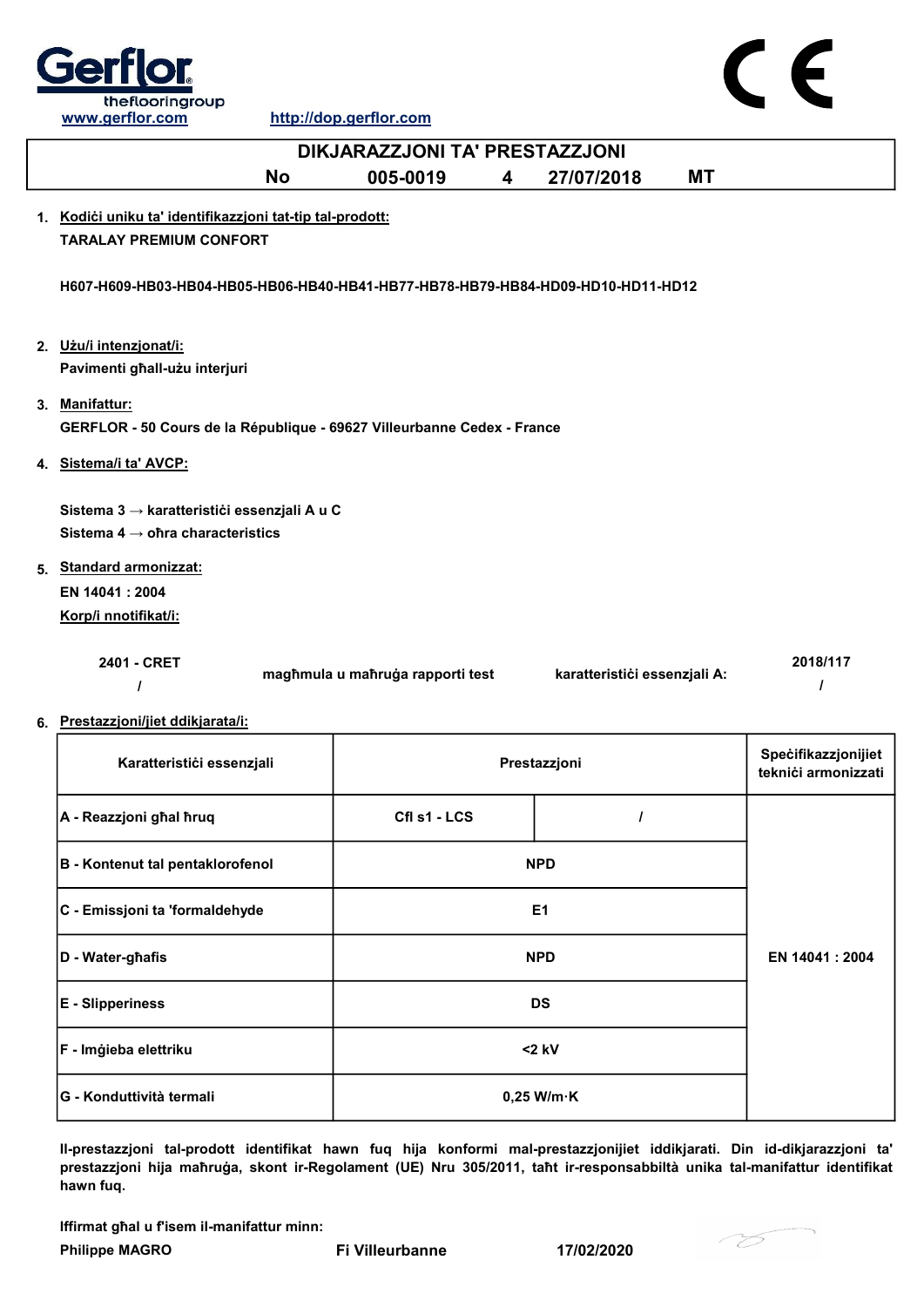

| <b>PRESTATIEVERKLARING</b>                                                                      |                                               |  |                |           |                 |
|-------------------------------------------------------------------------------------------------|-----------------------------------------------|--|----------------|-----------|-----------------|
| <b>No</b>                                                                                       | 005-0019<br>4                                 |  | 27/07/2018     | <b>NL</b> |                 |
| 1. Unieke identificatiecode van het producttype:                                                |                                               |  |                |           |                 |
| <b>TARALAY PREMIUM CONFORT</b>                                                                  |                                               |  |                |           |                 |
|                                                                                                 |                                               |  |                |           |                 |
| H607-H609-HB03-HB04-HB05-HB06-HB40-HB41-HB77-HB78-HB79-HB84-HD09-HD10-HD11-HD12                 |                                               |  |                |           |                 |
|                                                                                                 |                                               |  |                |           |                 |
| 2. Beoogd(e) gebruik(en):                                                                       |                                               |  |                |           |                 |
| Vloerbdekkingen voor binnen gebruik                                                             |                                               |  |                |           |                 |
| 3. Fabrikant:                                                                                   |                                               |  |                |           |                 |
| GERFLOR - 50 Cours de la République - 69627 Villeurbanne Cedex - France                         |                                               |  |                |           |                 |
| 4. Het systeem of de systemen voor de beoordeling en verificatie van de prestatiebestendigheid: |                                               |  |                |           |                 |
|                                                                                                 |                                               |  |                |           |                 |
| Systeem $3 \rightarrow$ kenmerken A en C                                                        |                                               |  |                |           |                 |
| Systeem 4 $\rightarrow$ other characteristics                                                   |                                               |  |                |           |                 |
| 5. Geharmoniseerde norm:                                                                        |                                               |  |                |           |                 |
| EN 14041 : 2004                                                                                 |                                               |  |                |           |                 |
| Aangemelde instantie(s):                                                                        |                                               |  |                |           |                 |
| 2401 - CRET                                                                                     | heeft uitgevoerd en heeft verstrekt rapporten |  |                |           | 2018/117        |
| $\prime$                                                                                        | inzake tests                                  |  | kenmerken A:   |           | $\prime$        |
| 6. Aangegeven prestatie(s):                                                                     |                                               |  |                |           |                 |
|                                                                                                 |                                               |  |                |           | Geharmoniseerde |
| Essentiële kenmerken                                                                            | <b>Prestaties</b>                             |  | technische     |           |                 |
|                                                                                                 |                                               |  |                |           | specificaties   |
| A - Reactie bij brand                                                                           | Cfl s1 - LCS                                  |  | $\prime$       |           |                 |
| <b>B</b> - Gehalte pentachloorfenol                                                             |                                               |  | <b>NPD</b>     |           |                 |
|                                                                                                 |                                               |  |                |           |                 |
| C - Uitstoot van formaldehyde                                                                   |                                               |  | E <sub>1</sub> |           |                 |
|                                                                                                 |                                               |  |                |           |                 |

| D - Waterdichtheid           | <b>NPD</b>           | EN 14041 : 2004 |
|------------------------------|----------------------|-----------------|
| <b>E</b> - Slipweerstand     | <b>DS</b>            |                 |
| <b>F</b> - Elektrisch gedrag | $<$ 2 kV             |                 |
| <b>G</b> - Warmtegeleiding   | $0,25$ W/m $\cdot$ K |                 |

De prestaties van het hierboven omschreven product zijn conform de aangegeven prestaties. Deze prestatieverklaring wordt in overeenstemming met Verordening (EU) nr. 305/2011 onder de exclusieve verantwoordelijkheid van de hierboven vermelde fabrikant verstrekt.

Ondertekend voor en namens de fabrikant door:

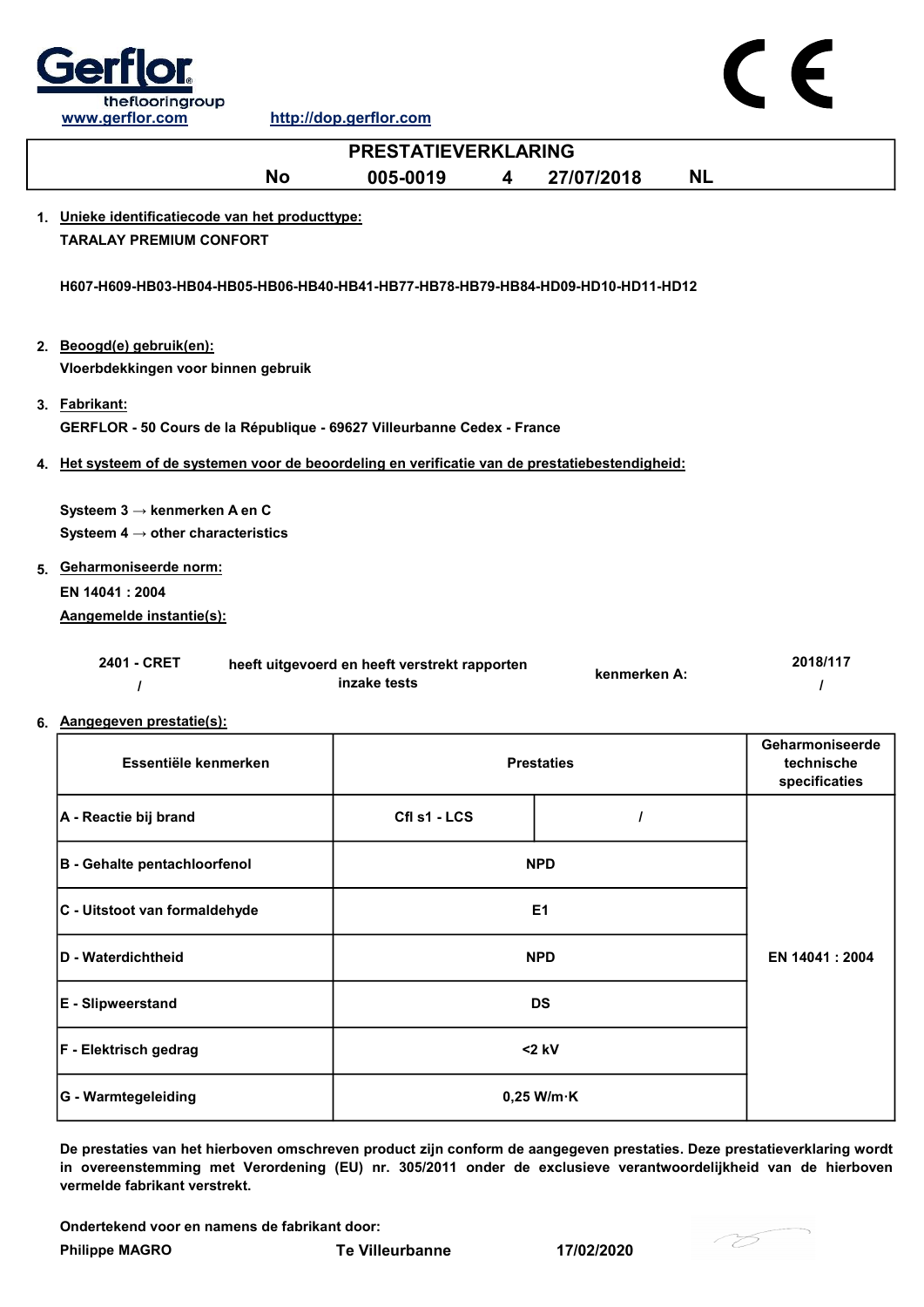



| DEKLARACJA WŁAŚCIWOŚCI UŻYTKOWYCH                                               |                                            |   |                      |           |                                              |
|---------------------------------------------------------------------------------|--------------------------------------------|---|----------------------|-----------|----------------------------------------------|
| <b>No</b>                                                                       | 005-0019                                   | 4 | 27/07/2018           | <b>PL</b> |                                              |
| 1. Niepowtarzalny kod identyfikacyjny typu wyrobu:                              |                                            |   |                      |           |                                              |
| <b>TARALAY PREMIUM CONFORT</b>                                                  |                                            |   |                      |           |                                              |
| H607-H609-HB03-HB04-HB05-HB06-HB40-HB41-HB77-HB78-HB79-HB84-HD09-HD10-HD11-HD12 |                                            |   |                      |           |                                              |
| 2. Zamierzone zastosowanie lub zastosowania:                                    |                                            |   |                      |           |                                              |
| Pokrycia podłogowe użytkowanie wewnątrz                                         |                                            |   |                      |           |                                              |
| 3. Producent:                                                                   |                                            |   |                      |           |                                              |
| GERFLOR - 50 Cours de la République - 69627 Villeurbanne Cedex - France         |                                            |   |                      |           |                                              |
| 4. System(-y) oceny i weryfikacji stałości właściwości użytkowych:              |                                            |   |                      |           |                                              |
| Systemie 3 → charakterystyki A és C                                             |                                            |   |                      |           |                                              |
| Systemie 4 → inne charakterystyki                                               |                                            |   |                      |           |                                              |
| 5. Norma zharmonizowana:                                                        |                                            |   |                      |           |                                              |
| EN 14041: 2004                                                                  |                                            |   |                      |           |                                              |
| Jednostka lub jednostki notyfikowane:                                           |                                            |   |                      |           |                                              |
| 2401 - CRET                                                                     | przeprowadził i wydał sprawozdania z badań |   | charakterystyki A:   |           | 2018/117                                     |
| 6. Deklarowane właściwości użytkowe:                                            |                                            |   |                      |           |                                              |
| Zasadnicze charakterystyki                                                      |                                            |   | Właściwości użytkowe |           | Zharmonizowana<br>specyfikacja<br>techniczna |
| A - Reakcja na ogień                                                            | Cfl s1 - LCS                               |   | $\prime$             |           |                                              |
| B - Zawartość pentachlorofenolu (PCP)                                           |                                            |   | <b>NPD</b>           |           |                                              |

| C - Emisja formaldehydu    | E <sub>1</sub>       |                 |
|----------------------------|----------------------|-----------------|
| D - Wodoszczelność         | <b>NPD</b>           | EN 14041 : 2004 |
| E - Odporność na poślizg   | <b>DS</b>            |                 |
| F - Zachowanie elektryczne | $<$ 2 kV             |                 |
| G - Przewodność cieplna    | $0,25$ W/m $\cdot$ K |                 |

Właściwości użytkowe określonego powyżej wyrobu są zgodne z zestawem deklarowanych właściwości użytkowych. Niniejsza deklaracja właściwości użytkowych wydana zostaje zgodnie z rozporządzeniem (UE) nr 305/2011 na wyłączną odpowiedzialność producenta określonego powyżej.

W imieniu producenta podpisał(-a):

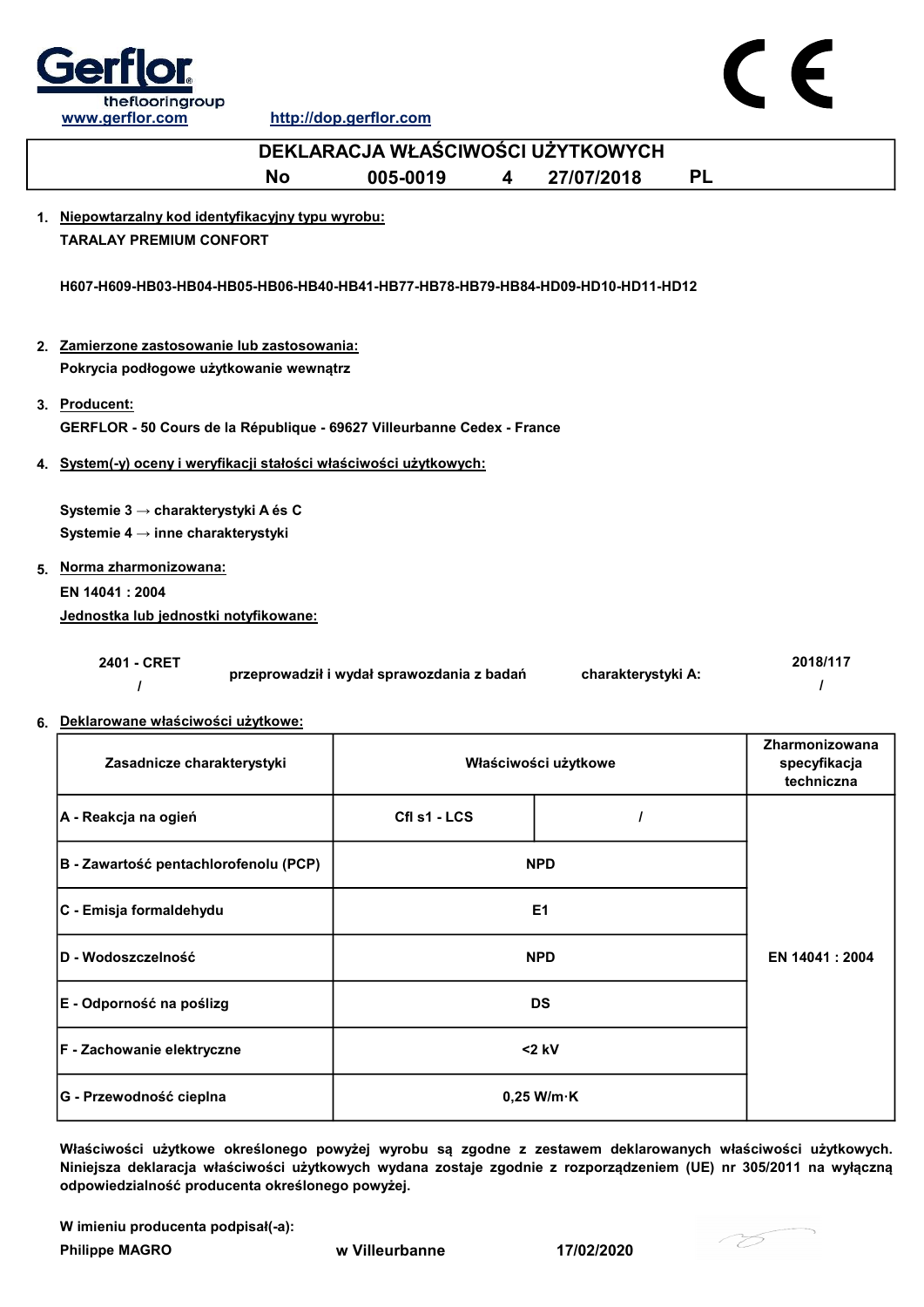

| DECLARAÇÃO DE DESEMPENHO                                                                                                                                                   |                                        |                   |           |                                            |  |
|----------------------------------------------------------------------------------------------------------------------------------------------------------------------------|----------------------------------------|-------------------|-----------|--------------------------------------------|--|
| <b>No</b>                                                                                                                                                                  | 005-0019<br>4                          | 27/07/2018        | <b>PT</b> |                                            |  |
| 1. Código de identificação único do produto-tipo:<br><b>TARALAY PREMIUM CONFORT</b>                                                                                        |                                        |                   |           |                                            |  |
| H607-H609-HB03-HB04-HB05-HB06-HB40-HB41-HB77-HB78-HB79-HB84-HD09-HD10-HD11-HD12<br>2. Utilização(ões) prevista(s):<br>Revestimentos de piso para interiores                |                                        |                   |           |                                            |  |
| 3. Fabricante:<br>GERFLOR - 50 Cours de la République - 69627 Villeurbanne Cedex - France                                                                                  |                                        |                   |           |                                            |  |
| 4. Sistema(s) de avaliação e verificação da regularidade do desempenho (AVCP):                                                                                             |                                        |                   |           |                                            |  |
| Sistema $3 \rightarrow$ características A e C<br>Sistema 4 $\rightarrow$ outros características<br>5. Norma harmonizada:<br>EN 14041 : 2004<br>Organismo(s) notificado(s): |                                        |                   |           |                                            |  |
| 2401 - CRET                                                                                                                                                                | realizou e emitiu relatório de ensaios | característica A: |           | 2018/117                                   |  |
| 6. Desempenho(s) declarado(s):<br>Características essenciais                                                                                                               |                                        | Desempenho        |           | Especificações<br>técnicas<br>harmonizadas |  |
| A - Reacção ao fogo                                                                                                                                                        | Cfl s1 - LCS                           | Ι                 |           |                                            |  |
| B - Conteúdos pentaclorofenol                                                                                                                                              |                                        | <b>NPD</b>        |           |                                            |  |
| C - Emissão de formaldeído                                                                                                                                                 |                                        | E <sub>1</sub>    |           |                                            |  |
| <b>D</b> - Estanques                                                                                                                                                       |                                        | <b>NPD</b>        |           | EN 14041 : 2004                            |  |

O desempenho do produto identificado acima está em conformidade com o conjunto de desempenhos declarados. A presente declaração de desempenho é emitida, em conformidade com o Regulamento (UE) n.o 305/2011, sob a exclusiva responsabilidade do fabricante identificado acima.

<2 kV

Assinado por e em nome do fabricante por:

F - Comportamento eléctrico

G - Condutividade térmica de de la conductividade térmica de la conductividade de la conductividade de la condu

E - Resistência ao deslize DS

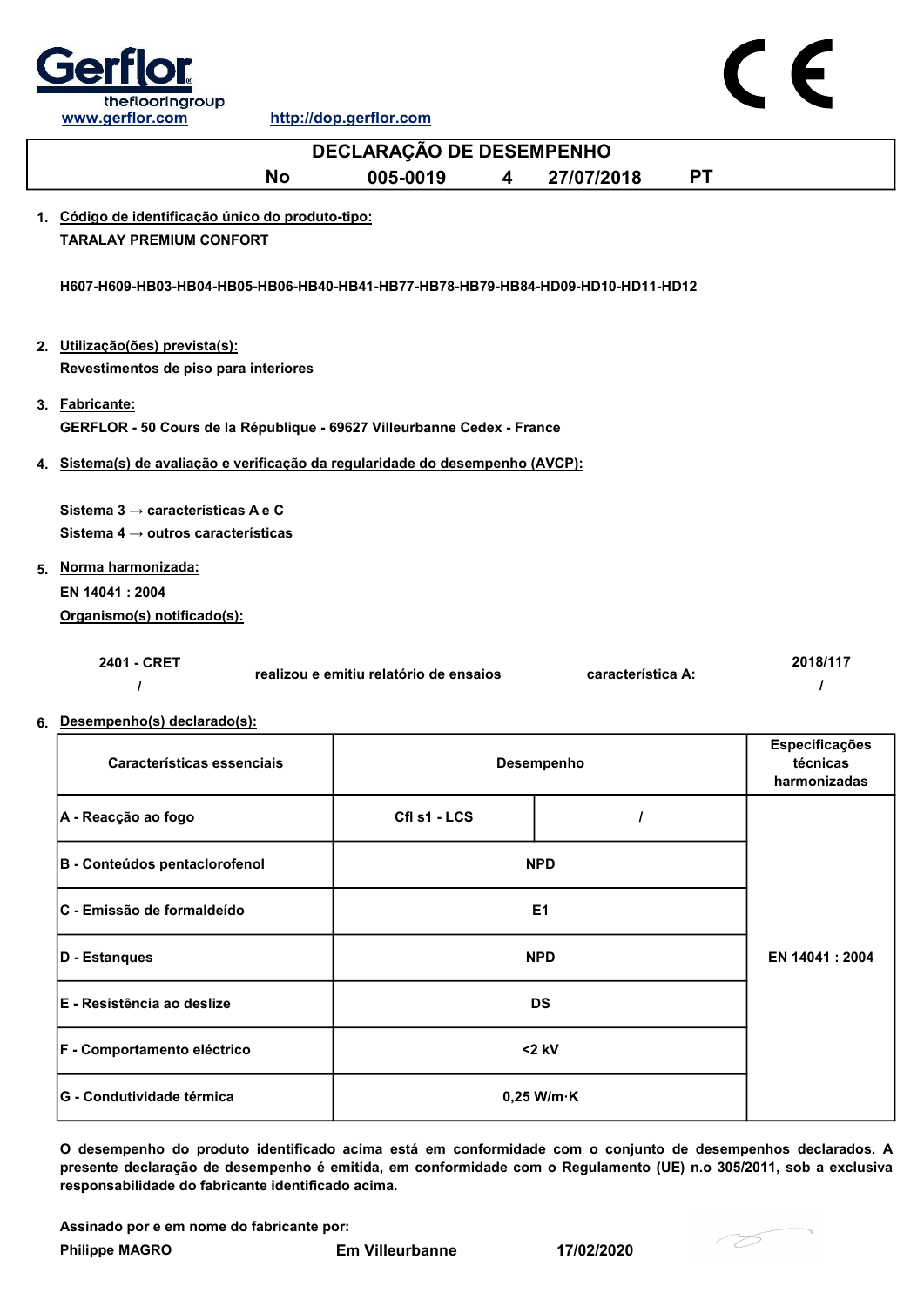

| DECLARAȚIA DE PERFORMANȚĂ                                                                |                                               |  |                   |           |                                      |
|------------------------------------------------------------------------------------------|-----------------------------------------------|--|-------------------|-----------|--------------------------------------|
| <b>No</b>                                                                                | 005-0019<br>4                                 |  | 27/07/2018        | <b>RO</b> |                                      |
| 1. Cod unic de identificare al produsului-tip:                                           |                                               |  |                   |           |                                      |
| <b>TARALAY PREMIUM CONFORT</b>                                                           |                                               |  |                   |           |                                      |
| H607-H609-HB03-HB04-HB05-HB06-HB40-HB41-HB77-HB78-HB79-HB84-HD09-HD10-HD11-HD12          |                                               |  |                   |           |                                      |
| 2. Utilizare (utilizări) preconizată (preconizate):                                      |                                               |  |                   |           |                                      |
| Pardoseală pentru utilizarea în interior                                                 |                                               |  |                   |           |                                      |
|                                                                                          |                                               |  |                   |           |                                      |
| 3. Fabricant:<br>GERFLOR - 50 Cours de la République - 69627 Villeurbanne Cedex - France |                                               |  |                   |           |                                      |
| 4. Sistemul (sistemele) de evaluare și de verificare a constanței performanței:          |                                               |  |                   |           |                                      |
|                                                                                          |                                               |  |                   |           |                                      |
| Sistemului 3 → caracteristici A și C                                                     |                                               |  |                   |           |                                      |
| Sistemului 4 $\rightarrow$ alte caracteristici                                           |                                               |  |                   |           |                                      |
| 5. Standard armonizat:                                                                   |                                               |  |                   |           |                                      |
| EN 14041: 2004                                                                           |                                               |  |                   |           |                                      |
| Organism (organisme) notificat(e):                                                       |                                               |  |                   |           |                                      |
|                                                                                          |                                               |  |                   |           |                                      |
| 2401 - CRET                                                                              | a efectuat și a emis rezultatele încercărilor |  | caracteristici A: |           | 2018/117<br>1                        |
| 6. Performanța (performanțe) declarată (declarate):                                      |                                               |  |                   |           |                                      |
| Caracteristici esențiale                                                                 |                                               |  | Performanță       |           | Specificațiile tehnice<br>armonizate |
| A - Reacție la foc                                                                       | CfI s1 - LCS                                  |  | I                 |           |                                      |
| B - Continutul de pentaclorfenol                                                         |                                               |  | <b>NPD</b>        |           |                                      |
| C - Emisiile de formaldehidă                                                             |                                               |  | E1                |           |                                      |
| D - De etanşare                                                                          |                                               |  | <b>NPD</b>        |           | EN 14041 : 2004                      |
| E - Rezistenta la alunecare                                                              |                                               |  | <b>DS</b>         |           |                                      |

Performanța produsului identificat mai sus este în conformitate cu setul de performanțe declarate. Această declarație de F - Electrice comportament <2 kV G - Conductivitate termică 0,25 W/m·K

performanță este eliberată în conformitate cu Regulamentul (UE) nr. 305/2011, pe răspunderea exclusivă a fabricantului identificat mai sus.

Semnată pentru și în numele fabricantului de către:

Philippe MAGRO În Villeurbanne 17/02/2020

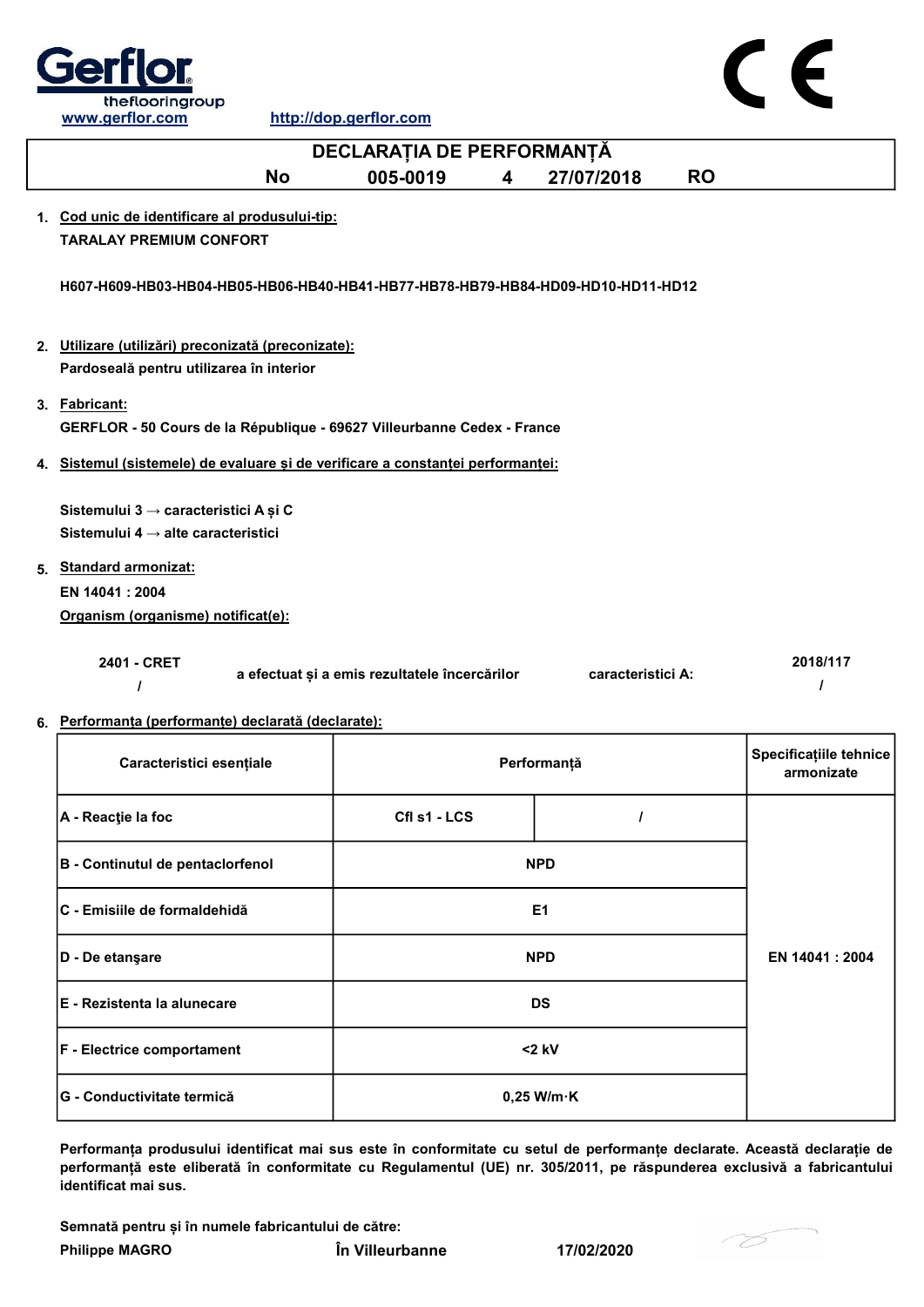

 $\epsilon$ 

| <b>VYHLÁSENIE O PARAMETROCH</b>                                                 |                                       |  |                  |           |                                            |
|---------------------------------------------------------------------------------|---------------------------------------|--|------------------|-----------|--------------------------------------------|
| <b>No</b>                                                                       | 005-0019<br>4                         |  | 27/07/2018       | <b>SK</b> |                                            |
| 1. Jedinečný identifikačný kód typu výrobku:<br><b>TARALAY PREMIUM CONFORT</b>  |                                       |  |                  |           |                                            |
| H607-H609-HB03-HB04-HB05-HB06-HB40-HB41-HB77-HB78-HB79-HB84-HD09-HD10-HD11-HD12 |                                       |  |                  |           |                                            |
| 2. Zamýšľané použitie/použitia:                                                 |                                       |  |                  |           |                                            |
| Dlážkoviny pre interiérové priestory                                            |                                       |  |                  |           |                                            |
| 3. Výrobca:                                                                     |                                       |  |                  |           |                                            |
| GERFLOR - 50 Cours de la République - 69627 Villeurbanne Cedex - France         |                                       |  |                  |           |                                            |
| 4. Systém(-y) posudzovania a overovania nemennosti parametrov:                  |                                       |  |                  |           |                                            |
| Systéme 3 → vlastnosti A a C                                                    |                                       |  |                  |           |                                            |
| Systéme 4 → ostatné vlastnosti                                                  |                                       |  |                  |           |                                            |
| 5. Harmonizovaná norma:                                                         |                                       |  |                  |           |                                            |
| EN 14041 : 2004                                                                 |                                       |  |                  |           |                                            |
| Notifikovaný(-é) subjekt(-y):                                                   |                                       |  |                  |           |                                            |
| 2401 - CRET                                                                     | vykonal a vydala protokoly o skúškach |  | vlastnosti A:    |           | 2018/117<br>$\prime$                       |
| 6. Deklarované parametre:                                                       |                                       |  |                  |           |                                            |
| Podstatné vlastnosti                                                            |                                       |  | <b>Parametre</b> |           | Harmonizované<br>technické<br>špecifikácie |
| A - Reakcia na oheň                                                             | Cfl s1 - LCS                          |  | $\prime$         |           |                                            |
| B - Obsah pentanchlórfenolu (PCP)                                               |                                       |  | <b>NPD</b>       |           |                                            |
| C - Uvoľňovanie formaldehydu                                                    |                                       |  | E <sub>1</sub>   |           |                                            |
| D - Vodotesnosť                                                                 |                                       |  | <b>NPD</b>       |           | EN 14041 : 2004                            |
| E - Odolnosť proti pošmyknutiu                                                  |                                       |  | <b>DS</b>        |           |                                            |
| F - Elektrické správanie                                                        |                                       |  | $<$ 2 kV         |           |                                            |

Uvedené parametre výrobku sú v zhode so súborom deklarovaných parametrov. Toto vyhlásenie o parametroch sa v súlade s nariadením (EÚ) č. 305/2011 vydáva na výhradnú zodpovednosť uvedeného výrobcu.

0,25 W/m·K

Podpísal(-a) za a v mene výrobcu:

G - Tepelná vodivosť

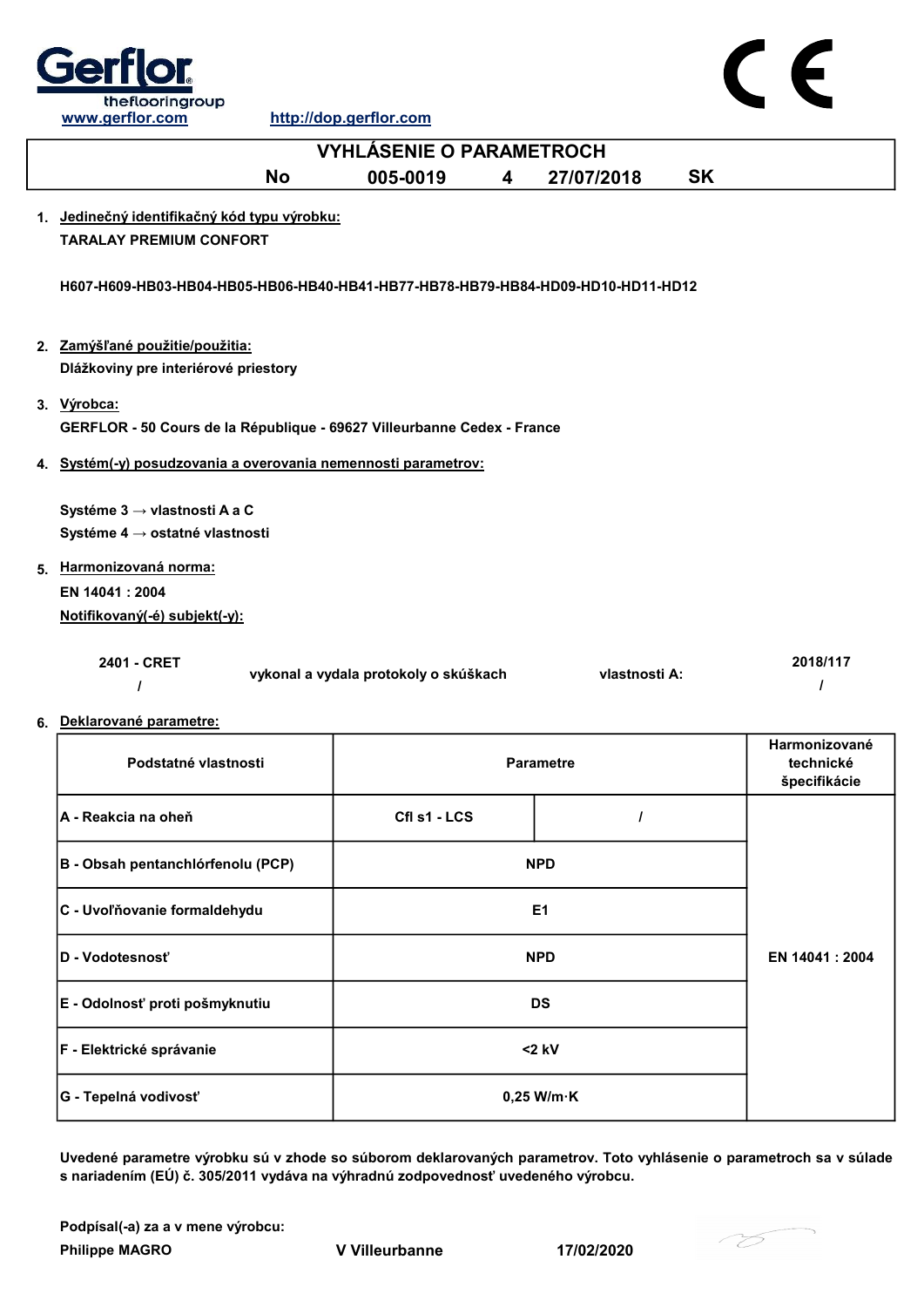

 $\epsilon$ 

|                                                                                                                                       | <b>IZJAVA O LASTNOSTIH</b>               |                |           |                                                   |
|---------------------------------------------------------------------------------------------------------------------------------------|------------------------------------------|----------------|-----------|---------------------------------------------------|
| <b>No</b>                                                                                                                             | 005-0019<br>$\overline{\mathbf{4}}$      | 27/07/2018     | <b>SL</b> |                                                   |
| 1. Enotna identifikacijska oznaka tipa proizvoda:<br><b>TARALAY PREMIUM CONFORT</b>                                                   |                                          |                |           |                                                   |
| H607-H609-HB03-HB04-HB05-HB06-HB40-HB41-HB77-HB78-HB79-HB84-HD09-HD10-HD11-HD12                                                       |                                          |                |           |                                                   |
| 2. Predvidena uporaba:<br>Talne obloge za notranjo uporabo                                                                            |                                          |                |           |                                                   |
| 3. Proizvajalec:<br>GERFLOR - 50 Cours de la République - 69627 Villeurbanne Cedex - France                                           |                                          |                |           |                                                   |
| 4. Sistemi ocenjevanja in preverjanja nespremenljivosti lastnosti:                                                                    |                                          |                |           |                                                   |
| Sistema 3 → značilnosti A in C<br>Sistema 4 → drugi značilnosti<br>5. Harmonizirani standard:<br>EN 14041: 2004<br>Priglašeni organi: |                                          |                |           |                                                   |
| 2401 - CRET<br>6. Navedene lastnosti:                                                                                                 | je izvedel in izdal poročila o preskusih | značilnosti A: |           | 2018/117<br>ı                                     |
| Bistvene značilnosti                                                                                                                  |                                          | Lastnost       |           | <b>Harmonizirane</b><br>tehnične<br>specifikacije |
| A - Reakcija na ogenj                                                                                                                 | Cfl s1 - LCS                             | I              |           |                                                   |
| <b>B</b> - Pentaklorofenol vsebina                                                                                                    |                                          | <b>NPD</b>     |           |                                                   |
| C - Emisije formaldehida                                                                                                              |                                          | E <sub>1</sub> |           |                                                   |
| D - Voda                                                                                                                              |                                          | <b>NPD</b>     |           | EN 14041 : 2004                                   |
| E - Odpornost na drenje                                                                                                               |                                          | <b>DS</b>      |           |                                                   |
| F - Električno obnašanje                                                                                                              |                                          | $<$ 2 kV       |           |                                                   |

Lastnosti proizvoda, navedenega zgoraj, so v skladu z navedenimi lastnostmi. Za izdajo te izjave o lastnostih je v skladu z Uredbo (EU) št. 305/2011 odgovoren izključno proizvajalec, naveden zgoraj.

Podpisal za in v imenu proizvajalca:

G - Toplotna prevodnost and a metal of the U of the U of the U of the U of the U of the U of the U of the U of the U of the U of the U of the U of the U of the U of the U of the U of the U of the U of the U of the U of the